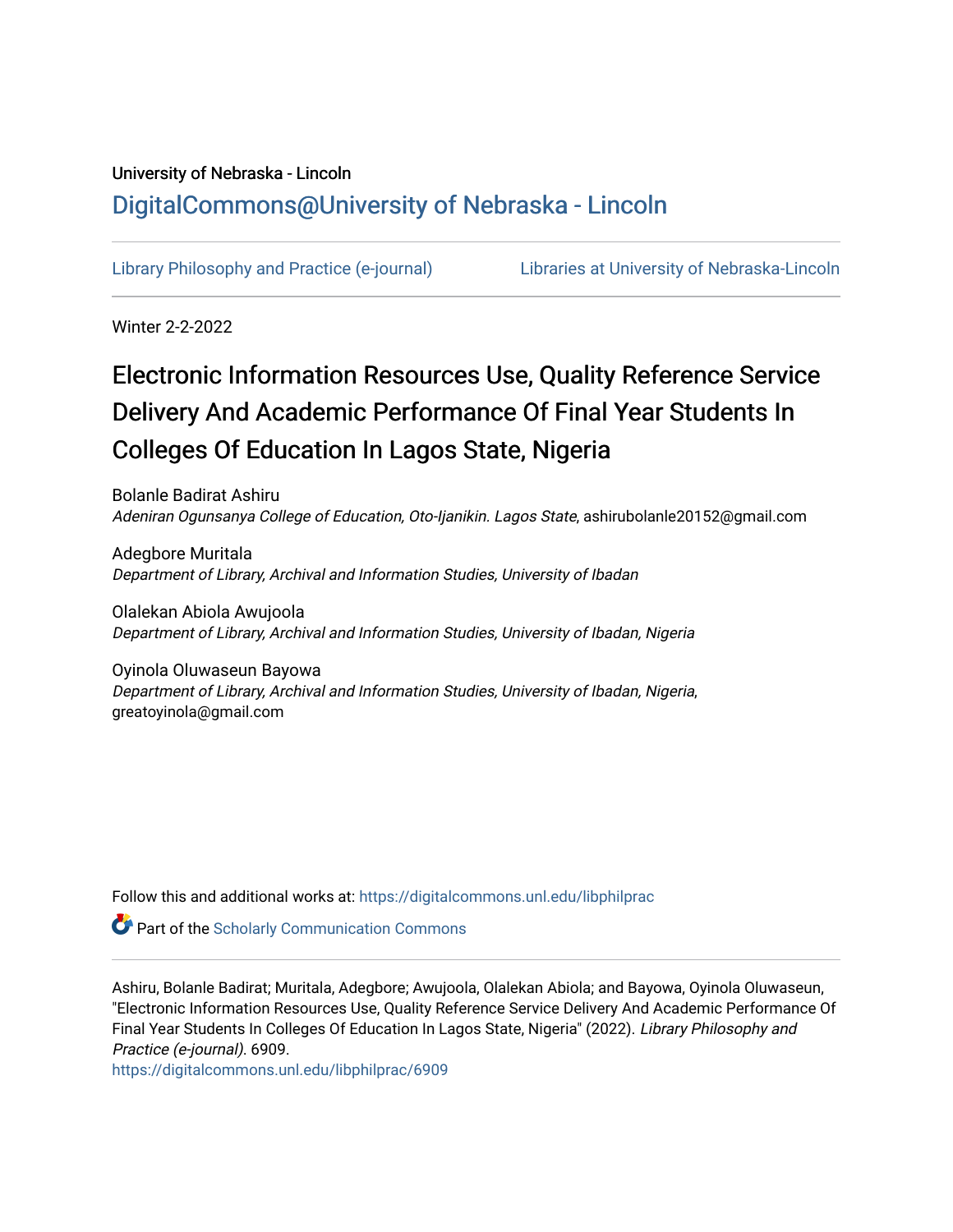### **ELECTRONIC INFORMATION RESOURCES USE, QUALITY REFERENCE SERVICE DELIVERY AND ACADEMIC PERFORMANCE OF FINAL YEAR STUDENTS IN COLLEGES OF EDUCATION IN LAGOS STATE, NIGERIA**

**By** 

#### **Bolanle Badirat Ashiru**

Adeniran Ogunsanya College of Education, Oto-Ijanikin. Lagos State Ashirubolanle20152gmail.com

#### **Muritala Adegbore**

Department of Library, Archival and Information Studies, University of Ibadan. Abileks132917@gmail.com/+234-8181140123

**and** 

#### **Olalekan Abiola Awujoola**

Department of Library, Archival and Information Studies, University of Ibadan. Abileks132917@gmail.com/+234-8181140123

#### **Oyinola Oluwaseun Bayowa**

Department of Library, Archival and Information Studies, University of Ibadan. greatoyinola@gmail.com/+234-8160124440

#### **Abstract**

The academic performance played an essential role in producing high-quality graduates who are to become high-quality human resource required for national, economic and social development. Electronic information resources use by students and quality reference service delivery can influence academic performance among students. It is on this premise that study investigates electronic information resources use, quality reference service delivery on academic performance of students in colleges of education in Lagos State, Nigeria. The survey design of descriptive type was adopted. Mixed methods of systematic and total enumeration sampling technique were used. A total of 309 final year students was used for the study. The questionnaire was used for data collection. Collected data were analysed using percentages, mean and standard and multiple regression. Female respondents (53.8%) within the age bracket of 22-24 years dominated the study. The level of quality of reference services delivered in the libraries were moderate  $(\bar{x}=61.28)$  and significant relationship was found to have existed between academic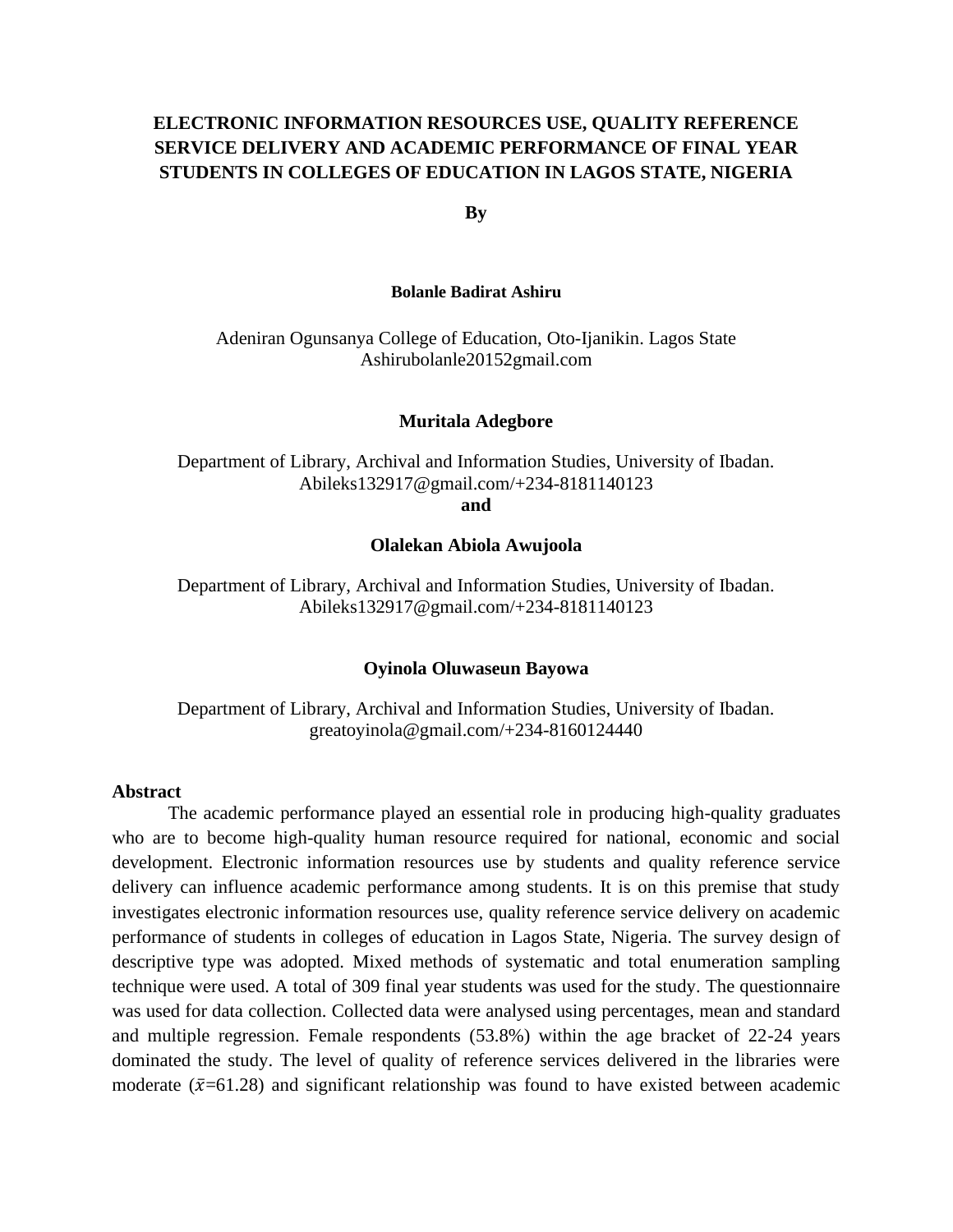performance and electronic information resources use  $(r=.227; p<.05)$  and quality reference service delivery (r=.451; p<.05). A significant joint contribution (R=491; F=46.761; p<.05) was found to have existed between electronic information resources use, quality reference service delivery and academic performance and a significant relative contribution of electronic information resources use (β =.194; p<.05) and quality reference service delivery (β =.436; p<.05) towards students' academic performance respectively. Students' academic performance is predisposed to the provision, availability and accessibility of electronic information resources and effective reference service delivery in the schools' libraries. Now that the world has gone digital, academic libraries need to invest more in the training and provision of more e-resources to meet the information of all users. They should as a matter of policy enforce library orientation to its users for effective utilization of library resources.

**Keywords:** Electronic information resources, Quality reference services, Students' academic performance

#### **Introduction**

Colleges of education in Nigeria have played vital roles in our national development, especially in the education sector. The teaching function of colleges of education in Nigeria for instance, has contributed immensely to national development particularly in the development of middle-level manpower for the nation's primary and junior secondary schools (Oga and Okpara, 2019). They stressed further that colleges of education have produced a large number of nongraduate professional Nigeria Certificate in Education (NCE) teachers that teach in our primary and junior secondary schools over the years, thus, alleviating the low manpower problems of the nation at those levels. These teachers have also laid the foundation of whatever formal education that is received later in life by those in different professions such as the accountants, teachers, lawyers, economists, engineer, doctors, agriculturalists, architects and so on. The ideas that these people put into productive use has enhanced the nation's development. It can therefore be concluded that colleges of education have produced so many capable hands that have helped to push the frontiers of learning forward.

Education is one of the important areas where governments in both developed and developing economies should direct its resources. The belief is that the result from education expenditure will go a long way in transforming human, social, economic, cultural and other aspects of the people's lives. Odeleye (2012) explained that only recurrent expenditure has significant effects on economic growth as the academic qualifications of teachers also have significant impact on students' academic performance. The role education plays in national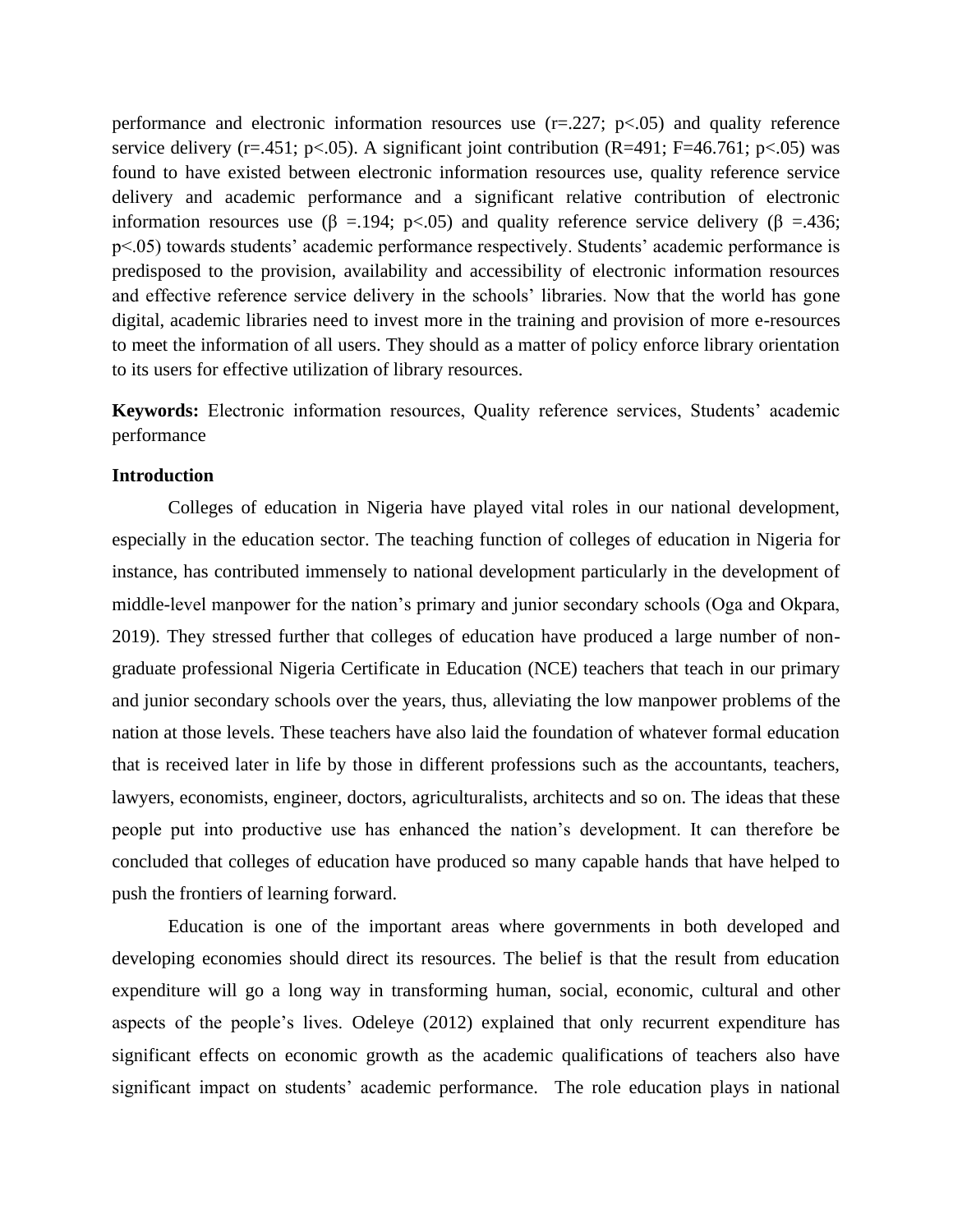development of any nation cannot be over-emphasised. It fastens the process of national development and also helps to develop good political ideology (Adetula,Adesina and Ojeka, 2012). Education is an all-round phenomenon that can make or mar the growth of any nation. A nation that underrates its educational system will end up below the ladder among the developed countries, as success in education is highly instrumental to the development of a nation.

Colleges of education students play major role in shaping the education and economy sphere of the state and the country at large. It is therefore imperative that these teachers in training portray good academic performance so that they can transfer their knowledge to the students they are teaching, thereby improving their student's academic performance. Academic performance in the colleges of education determines whether the students will proceed to university for higher degree or be able to secure a teaching job (Olufemioladebinu, Adediran, and Oyediran, 2018). Therefore, training of teachers is highly important as it make or mar the life of the students they taught since teachers has direct contact with these students. A half-baked teacher will definitely impact the students wrongly.

Academic performance according to Tobih (2012), is a process prescribed for testing qualification, an exercise designed to examine progress or knowledge. It refers to how students deal with their studies and how they cope with or accomplish different tasks given to them by their teachers. Hughes (2004) defined academic performance as the outcome of short or longterm educational goals that are achieved either by students, teachers or institutions. That is, how well a student meets with the standard set out by local authority or the institution itself. Academic performance is the ability to study and remember facts and being able to communicate knowledge verbally or down on paper. Cambridge University Reporter (2003) ascertained that, academic performance is commonly defined in terms of examination performance. Thus, it implies a process where a student's success in school is measured to determine how they stand up to others in the same areas after a test or examination.

Olufemioladebinu, Adediran, and Oyediran (2018) ascertained that poor performance in colleges of education spells doom for students whose life becomes uncertain and full of misery, since students' performance also determines quality of education that will be passed over to the students by potential teachers at primary and secondary school levels. They explained further that students' academic performance is affected by several factors which could include students' learning skills, parental background, peer influence, teachers' quality, learning infrastructure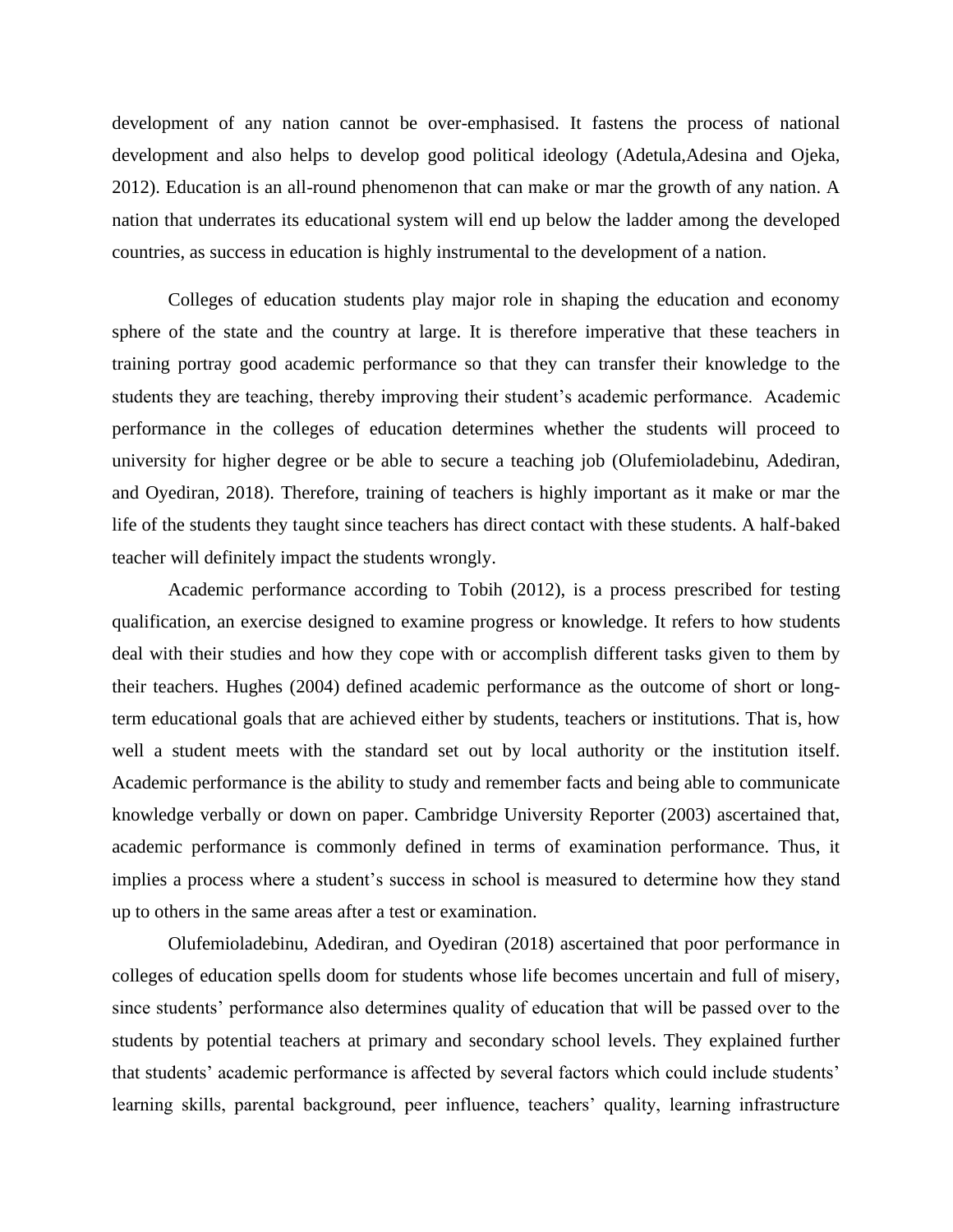among others. Teachers learning skills goes a long way in determining the academic performance of their students. Thus, if a teacher is not sound academically, it will in turn reflect in the performances of his students, this can be dangerous to the life of those students in future.

Ojo (2014) established that various dimensions of factors have significantly influenced student's academic performance. These variables include: insufficiency of trained teachers, inadequate instructional materials, lack of modern equipment for teaching, poor students' interest and attitude to learning, method of teaching and socio-economic status of the parents. Jayanthi etal, (2014), in his studies identified several factors that affect academic performance of students in various centres of learning. Some of these factors include class attendance, age, learning styles or preferences, gender, class size, entry qualifications and family income. Other factors includes some measures that are put in place by the institution to influence students' academic performance such as a well-equipped library amongst others which can positively influence students' academic performance. A library that is well equipped with both human and material resources can have a significant effect on the academic performance of students.

Government and stakeholders effort to improve academic performance of students in colleges of education according to Olufemioladebinu, Adediran, and Oyediran (2018) have led to series of interventions like scholarship, training of the lecturers, providing infrastructure, good health care support, extracurricular activities, provision of well-equipped and standard libraries among other. Among all these facilities, libraries hold a central role as it is the heart of any academic institution with the main aim of supporting the teaching and research needs. In particular, due to establishment in various literatures, the provision of electronic resources in colleges of education libraries can influence academic performance of students.

Dhanavandan and Tamizhchelvan (2012) cited in Sejane (2017) defined e-resources as resources which requires computer access or any electronic product that delivers a collection of data. This can be in text, referring to full-text bases, electronic journals, image collections, and other multi-media products and numerical, graphical or time based as a commercially available title that has been published with the aim to be marketed. These may also be delivered on Compact Disc-Read Only Memory (CD-ROM) on tape, via internet and so on. Sejane identified the most frequently encountered types of e-resources as electronic journals (e-journals); electronic books (e-books); electronic mail (e-mail); electronic images (e-images); full-text databases; electronic audio/visual resources; indexing and abstracting databases; reference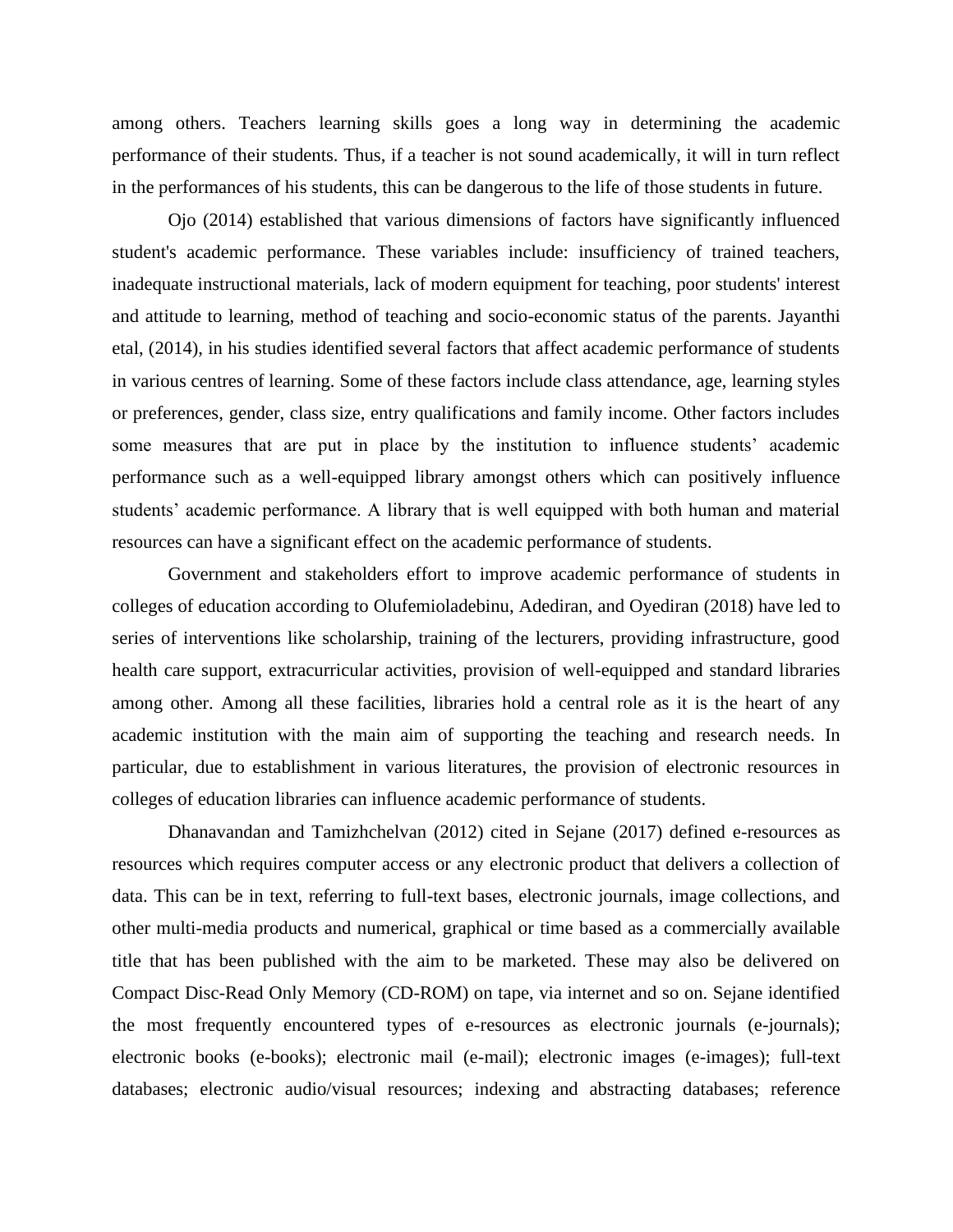databases (biographies, directories, dictionaries, encyclopaedias, and so forth); numeric and statistical databases; and Online Public Access Catalogues (OPACs). In line with the above definitions, electronic information resources are those electronic resources that are subscribed to and made accessible to students through restricted gateways that can be logged in within the library with the use of a provided password.

Dadzie (2005) highlighted some of the advantages of electronic information resources as: access to information that might be restricted to the user due to geographical location or finances, access to more current information, and provision of extensive links to additional resources related contents. Electronic information resources contain current information because they are updated frequently, they offer advanced search capabilities, they offer flexibility in the storage of the results, and they enable access to information without the restrictions of time and location. Evidence abounds on the encouraging contributions of electronic information resources to the academic performance of students in tertiary institutions. Assessment in action project by the Association of College and Research Libraries (2017) showed that students who made use of the library in some ways, for example, accessing online databases, interlibrary loan among others, achieved better grades than those who do not utilise the library. Kot and Jones (2015) in a study at Georgia State University, demonstrated that the utilisation of library information resources positively affects the academic performance of undergraduates. Another factor that influence academic performance among students in the quality of reference services delivered to students.

Quality reference services is measured based on user's satisfaction with the services provided, availability of reference tools relevant in the user's field of interest, availability of both traditional and electronic services tailored to capture and meet the needs of the users, library environment and by extension reference environment. Others are reference queries answered, reference query response time, assistance from the librarian, communication skills of the user and the reference librarian (Awodoyin and Aina, 2018). A library user should be warmly welcomed and be assured of the willingness of reference librarian to render the needed assistance. If users are satisfied with these services, it will motivate and promote the assurance/trust they have in the use of the library, thereby, encouraging them to patronize the library the more and see it as their second learning centre aside their classroom environment. Podbrežnik (2014) identified five dimensions used in measuring service quality (SERVQUAL)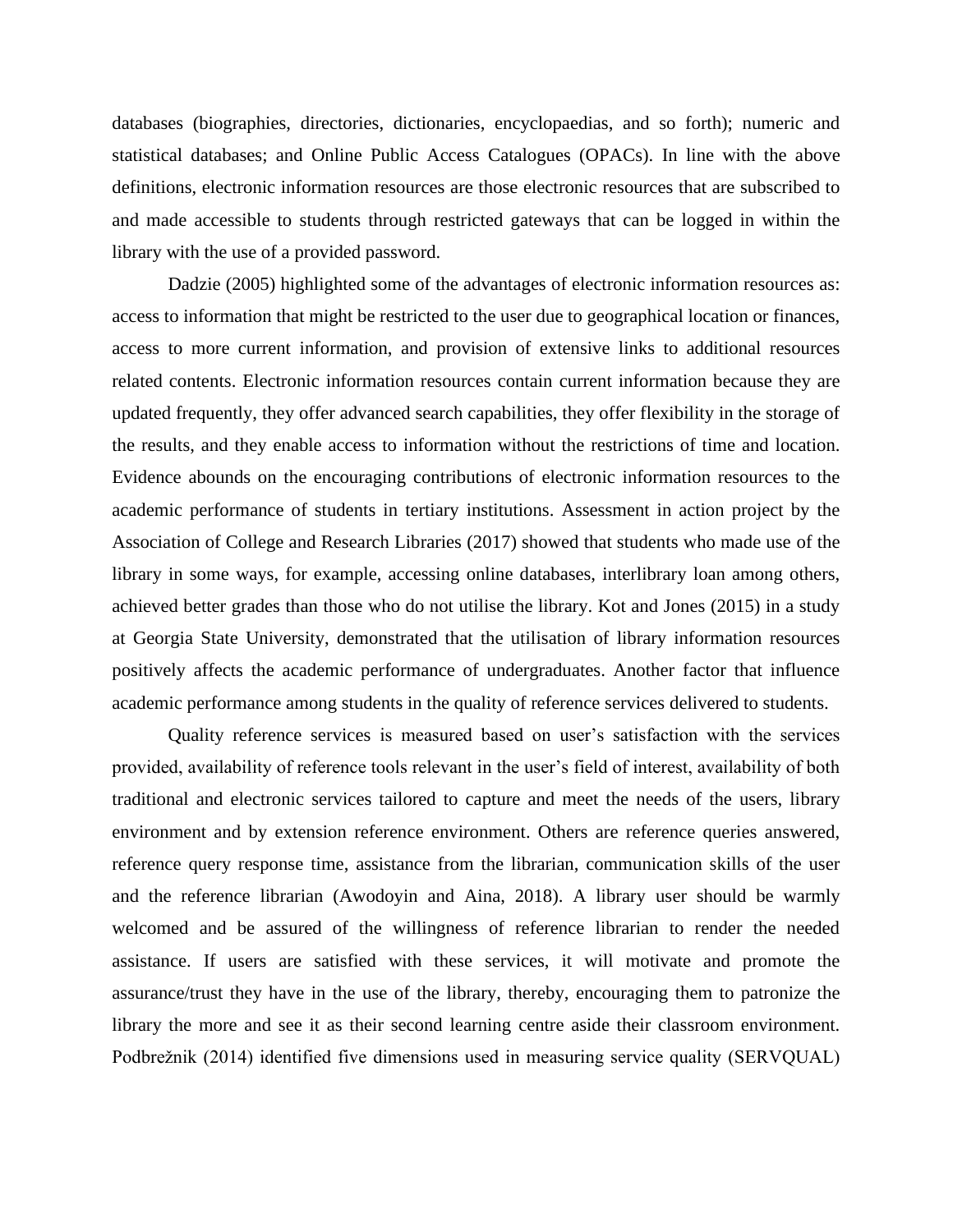developed by Parasuraman, zeithaml and Berry (1985). These are reliability, responsiveness, tangibility, empathy, and assurance. This represents users' evaluation of library services.

#### **Literature review**

On the other hand, academic performance is seen as the outcomes of any academic input (Division of Student Affairs, Obafemi Awolowo University, 2015). Such outcomes are not limited to excellent results obtained through test and examination scores alone but also include the learning achievements of students at the end of an academic program. Thus, academic performance is well-defined as the degree to which students achieve educational goals, objectives and outcomes. It is also seen as the ability to study and remember facts and being able to communicate knowledge verbally or down on paper.

Ali, Munir, Khan, and Ahmed, (2013) posits that academic achievement represents performance outcomes that indicate the extent to which a person has accomplished specific goals that were the focus of activities in instructional environment, specifically in schools, colleges, and universities. In view of the foregoing views, academic performance should be considered to be a multi-faceted construct that comprises different domains of learning. Because the field of academic achievement is very wide-ranging and covers a broad variety of educational outcomes, the definition of academic performance depends on the indicators used to measure it. Also, Yousuf, Sarwar and Ranjha, (2011) sees academic performance as the extent to which a student, teacher, or institution, has achieved their short or long-term educational goals. In the author's further view, academic performance can be commonly measured or ascertained through examinations or continuous assessments, hence cumulative grade point average (CGPA) and completion of educational degrees such as high school and bachelor's degrees represent academic achievements. The author concludes that there is no general agreement on how best to evaluate academic performance or which aspects are more important.

Among the many criteria that indicate academic performance, there are very general indicators which are: procedural knowledge such as skills; and declarative knowledge such as facts acquired in an educational system; more curricular based criteria such as grades or performances on an educational achievement test; and cumulative indicators and certificates. All that these criteria have in common is that they present intellectual endeavours and thus, more or less mirror the intellectual capacity of a person.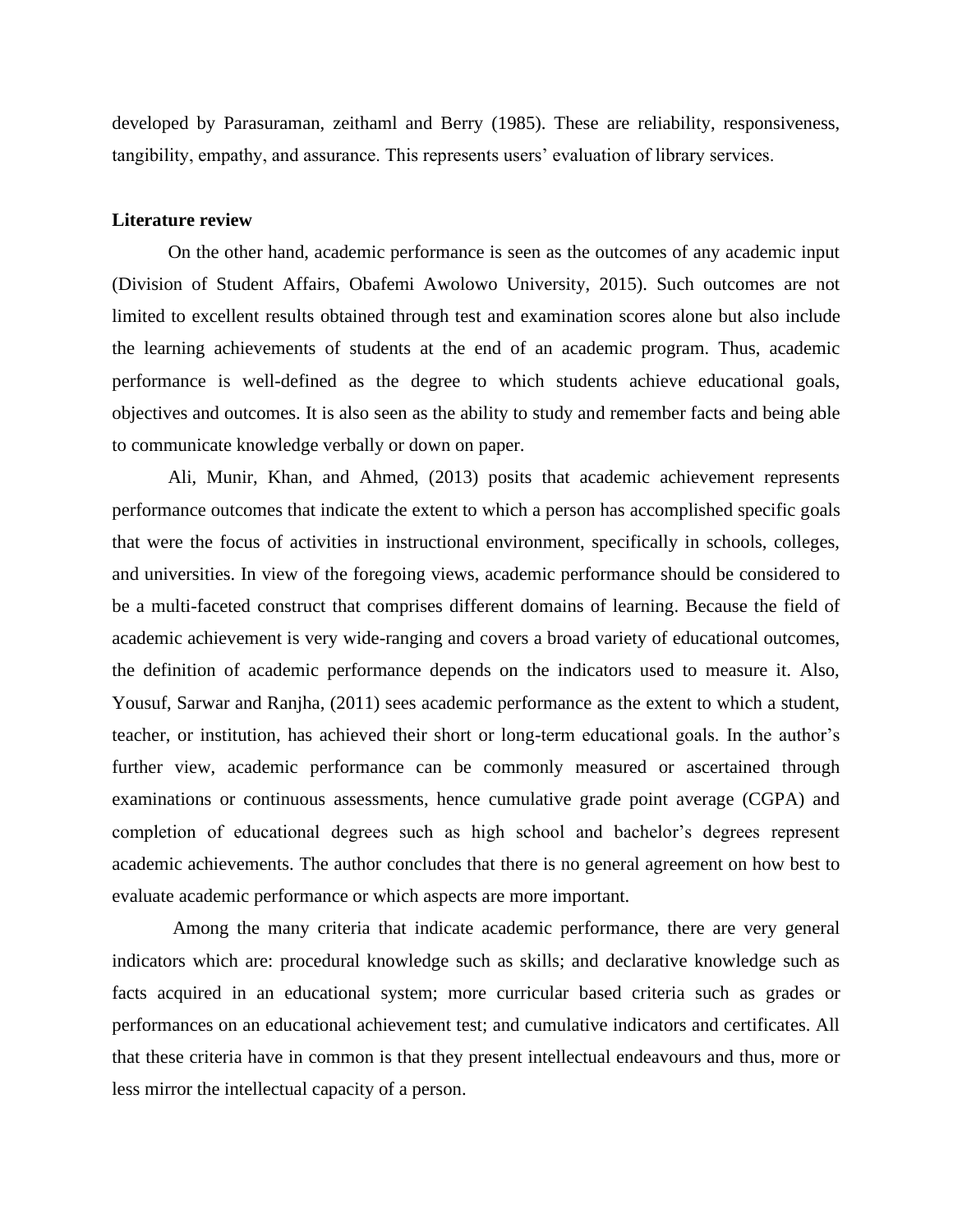Similarly, academic performance is seen as the performance of the students in the subject they study in the school Pandey (2008). It determines the student's status in the class that gives students an opportunity to develop their talents, improve their grades and prepare for the future academic challenges. Academic performance is a means of evaluating the academic standing of students in a given educational pursuit in an institution, and thus, the concept of measurement of academic performance of students is inevitable in a formal education setting. It involves the Grade Point Average (GPA). The GPA is the average grades, including assignments, projects, quizzes and examination marks (Twum, 2014). Richardson, Abraham and Bond (2012) observed that GPA is the most studied measure of academic performance of students while Olatunji, Aghimien and Oke (2016) are of the opinion that Cumulative Grade Point Average and Continuous Assessment and Examination are the best means of measuring student success. However, several studies had been generated by some scholars, where numerous factors which had significant effects on students' academic performance in various institutions and centres of learning were identified and analysed.

Olufemioladebinu, Adediran, and Oyediran (2018) researched on determining the factors influencing student's academic achievement in Nigerian Colleges of Education. Four hundred and eighty students from six Colleges of Education were randomly selected for this study while their CGPA was collected from the departmental office. Results showed that student's socioeconomic characteristics, parental background and home-related issues, adequacy and functionalities of school facilities, students' reading habits and teachers' effectiveness, all had a significant relationship with students' academic achievement. It was reported that a student educational success rely heavily on social status of students' parents/guardians in the society. Considine and Zappala, (2002) supported the statement by asserting that Parent's income or social status positively affects the student performance in an examination. This was explained further that those children that are from the families that have low income make known more subsequent models in terms of learning outcomes; low literacy level, low retention rate, problems in school behaviour and more difficulty in their studies and mostly display negative attitude towards studies and school.

Olatunji, Aghimien and Oke (2016) assess the factors affecting performance of undergraduate students in construction related discipline in Nigeria. A survey design was employed with questionnaires administered on students in the department of Quantity Surveying,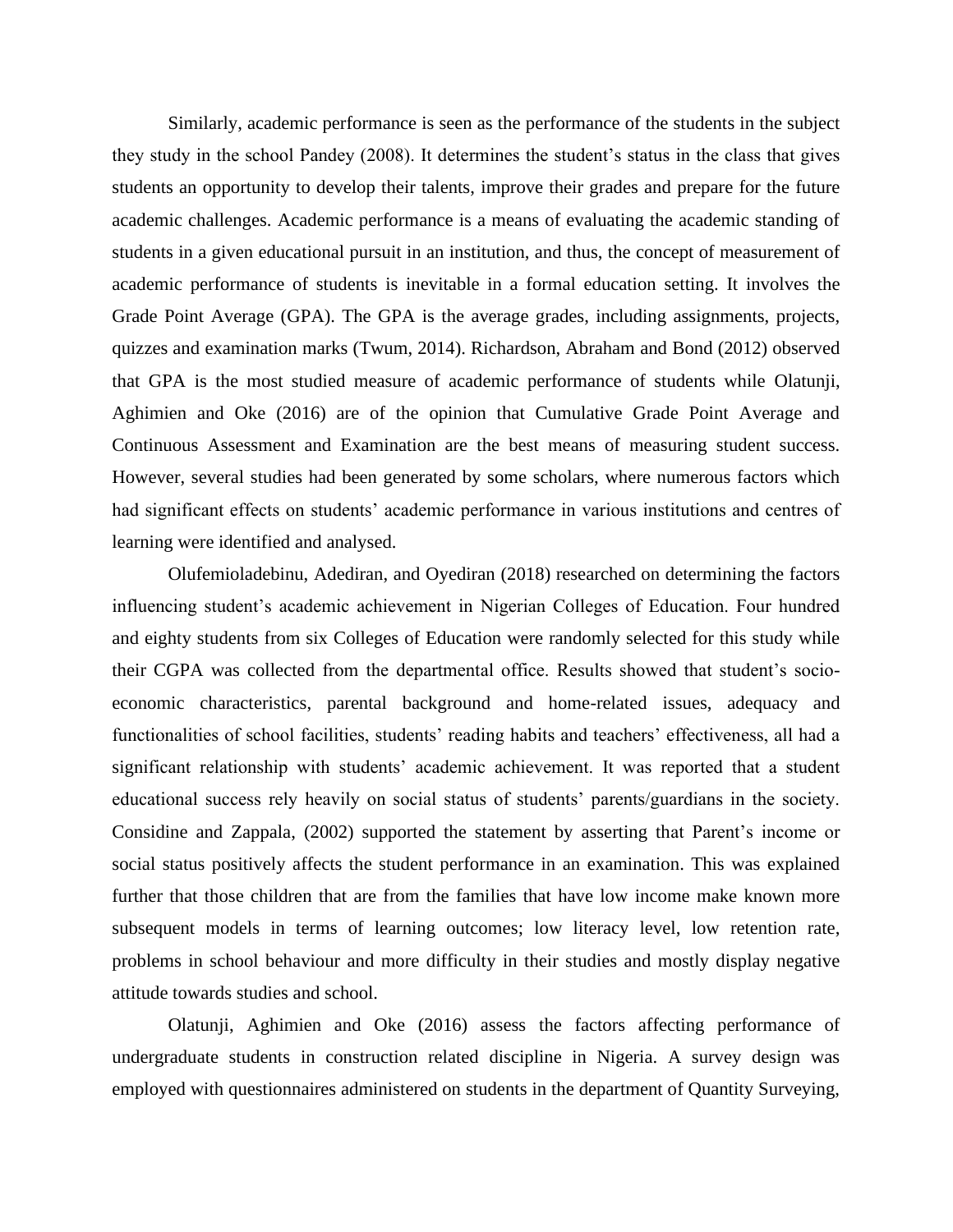Estate Management, Architecture and Industrial Design in Federal University of Technology Akure, Nigeria. The study revealed that parents and lecturers have the highest influence on the success of undergraduate students in construction related disciplines in Nigerian while school board members have the lesser impact. Concentration, lack of reading habit and class size are the major identified factors affecting the performance of undergraduates.

Laird and Kuh (2005) used data generated by the National Survey of Students Engagement (NSSE) to examine the relationship between the use of information technology and other forms of students' engagements. They discovered that the interactions of students in information technology and activities that are related to the library, for instance, checking up academic information resources on the library's website or seeking for help from librarians among others, correlated positively and moderately with student engagement and performance. Collaborative learning was enhanced by the use of information technology by the students to work harder to meet up with their instructors' standards. Robinson and Schegl (2004) discovered a significant correlation between citation behaviour and marked scored in assignments but Wong and Webb (2011), however, noted that the relationship might not be due to the quality of the cited references but the number of citations.

Academic library plays a vital role in students learning experience by providing access to information resources. Hamade and Al-Yousef (2010) attested to this by examining the information resources use by LIS postgraduates at Kuwait University by the use of citation of references in their research papers. The findings revealed that journal articles, web pages and books are the most preferred information resources used by the students. Wong and Webb (2011) discovered significant associations between the number of books checked out of the library by students and their GPA at graduation but noticed that few studies had been carried out to measure the relationship between library use by students and their academic performance even though literature abound about its importance. According to Wong and Webb (2011), university and library administrators have stated the need for libraries to clearly demonstrate the " relationship between the nature of students' library use and their academic performance" by raising pertinent questions like, "do those (students) who actively use library collections and services perform better than their non-using peers?".

Due to this, rather than using the customary academic library assessment, Wong and Webb (2011) reported an experiment project undertaken by the Hongkong Baptist University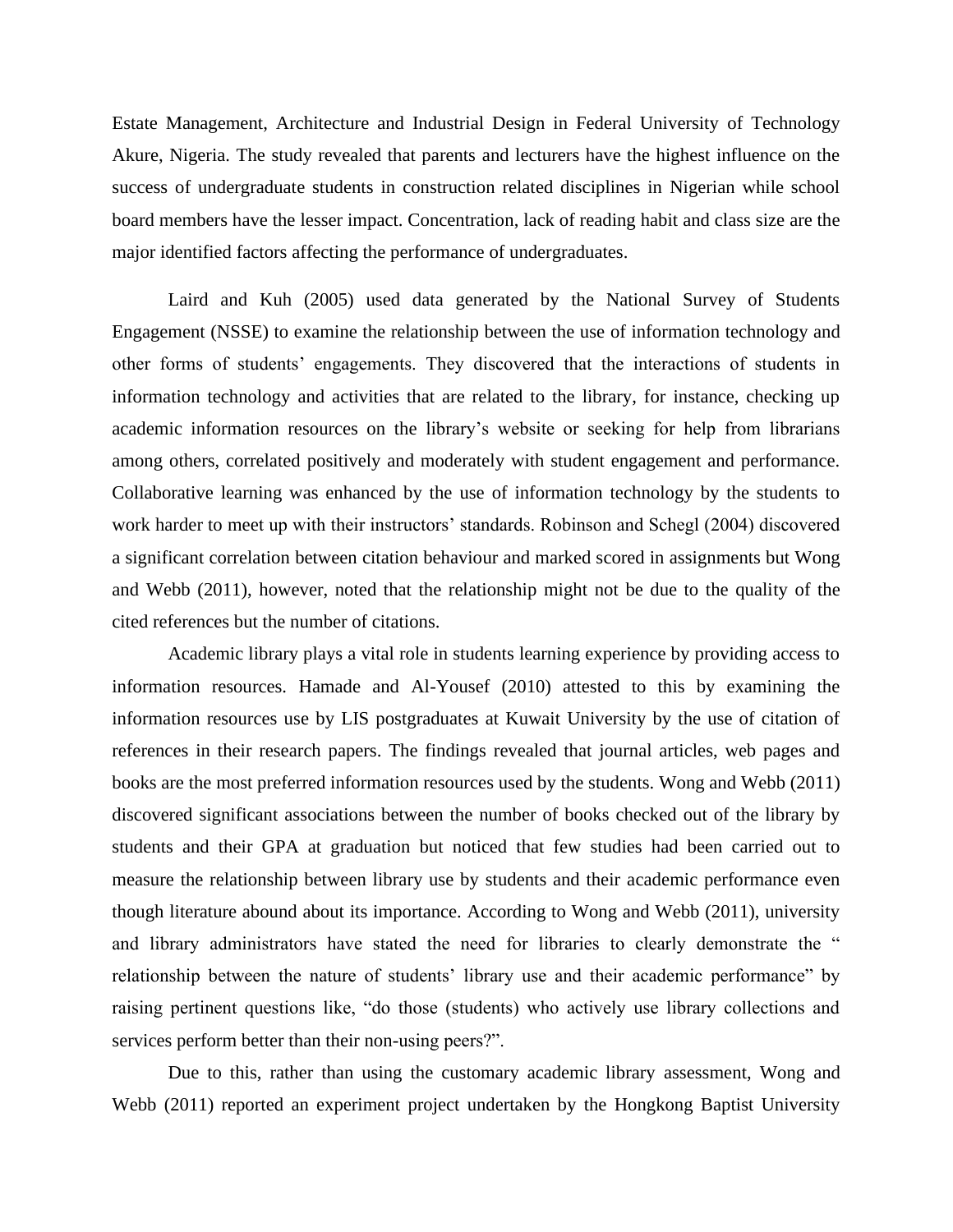library (HKBU) to establish a statistical relationship between the use of library materials and the CGPA of undergraduates. The HKBU library demonstrated its positive impact on the learning outcomes of undergraduates by sampling data up to 8,701 pairs. A strong association was also discovered by Cox and Jatti (2012) between library information resources and student grades at the university of Wollongong library. The investigation was carried out by analysing resource usage data for book loans and online resources used by the undergraduates in the university using a database called "Library Cube" which was used to link library use, demographic and academic performance data of the undergraduates.

Okorie, Nwokocha and Ibenne (2018) investigated the influence of Electronic Information Resources utilization on academic performance of HND students in the Department of Library and Information Science of Federal Polytechnic Nekede, Owerri. The findings revealed that the HND students used Electronic Information Resources (EIR) daily for academic purposes such as helping them in completing their assignment and seminar papers. A greater number of the respondents attested to the fact that the use of EIR influences their performance in seminar writing and presentation positively. Electronic books (e-books) were found to be the resource mostly available for the students' academic consumption. The study identified epileptic power supply and the cost of access as the main challenges faced by the students in the use of EIR.

Empirical studies have been conducted on relationship between library services and students' academic achievement (Gama, 2008; Goodall and Pattern, 2011). Goodall and Pattern (2011) conducted studies on the impact of school library use and academic performance of students in Hudders field University in United Kingdom. The researchers employed quantitative method to carry out the research. A set of questionnaire was used to elicit data from the participants. The findings of the study showed a positive relationship between the use of library and academic achievement. They found that reasonable provision of library services was a predictor of students' academic achievement. They observed that students often made use of the library materials, which enhanced their studies in school. They concluded that there were some students who borrowed books and other materials and read them in the library while others did not make use of the library at all. Thus, the more students made use of the library, the more it improved their academic achievement.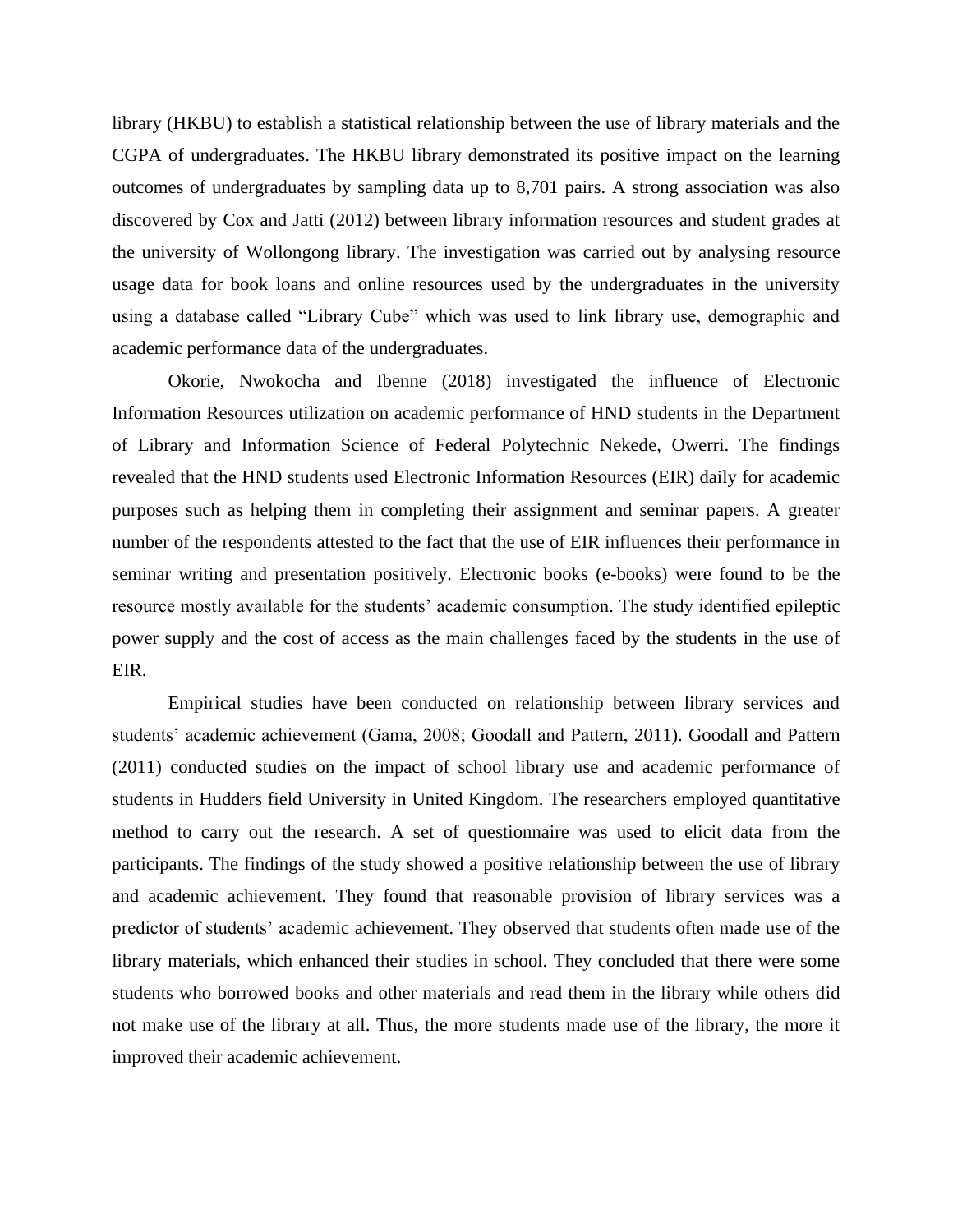Lance and Hofschire (2012) investigated the link between school library and academic achievement in Colorado public schools in the United States of America. Their study examined the provision of library services to see whether it had an impact on the students reading habits. The researchers found that in some schools, where they had provided library services, it increased the reading habits of their students, thus making a positive effect on students' academic achievement, in comparison to schools where they had no library staffing and where a negative relationship on students' academic performance was seen. They concluded that effective library service was a predictor of students' academic achievement and therefore necessary for the academic advancement of the students.

Similarly, Stone and Ramsden (2013) conducted an empirical study on the impact of the library data project on students' academic attainment in the United Kingdom. Eight universities in the United Kingdom were selected as sample for the study and students were used as the respondents. They found that students who accessed the library data for their academic activities had a positive significant relationship with their academic achievement.

Strong (2013) researched on the significance of school library on students' academic attainment and sustainable education in the United States of America. The study revealed that the presence of the school library improved the academic performance of students. Also, Stone, Ramsden and Pattern (2011) studied the relationship between library usage and academic achievement. Their study found a high correlation between library usage and students' academic achievement in schools. A high correlation was achieved because of the students' access to library materials which aided their learning.

Furthermore, there are studies on library services which were conducted in Africa, which substantiates the findings of the preceding studies. For instance, Suleiman, Hanafi and Tanslikan (2018) reported De Jager (1997) where he studied on the link between library use and academic performance of students at the University of Cape Town, South Africa. The researcher collected the first year results of the sampled students as well as the reports of their activity in the school library. The results collected were based on those that had high grades and low grades. The data collected were analysed statistically and the findings of the study revealed that there was a high positive relationship between library and academic achievement.

#### **Objectives of the study**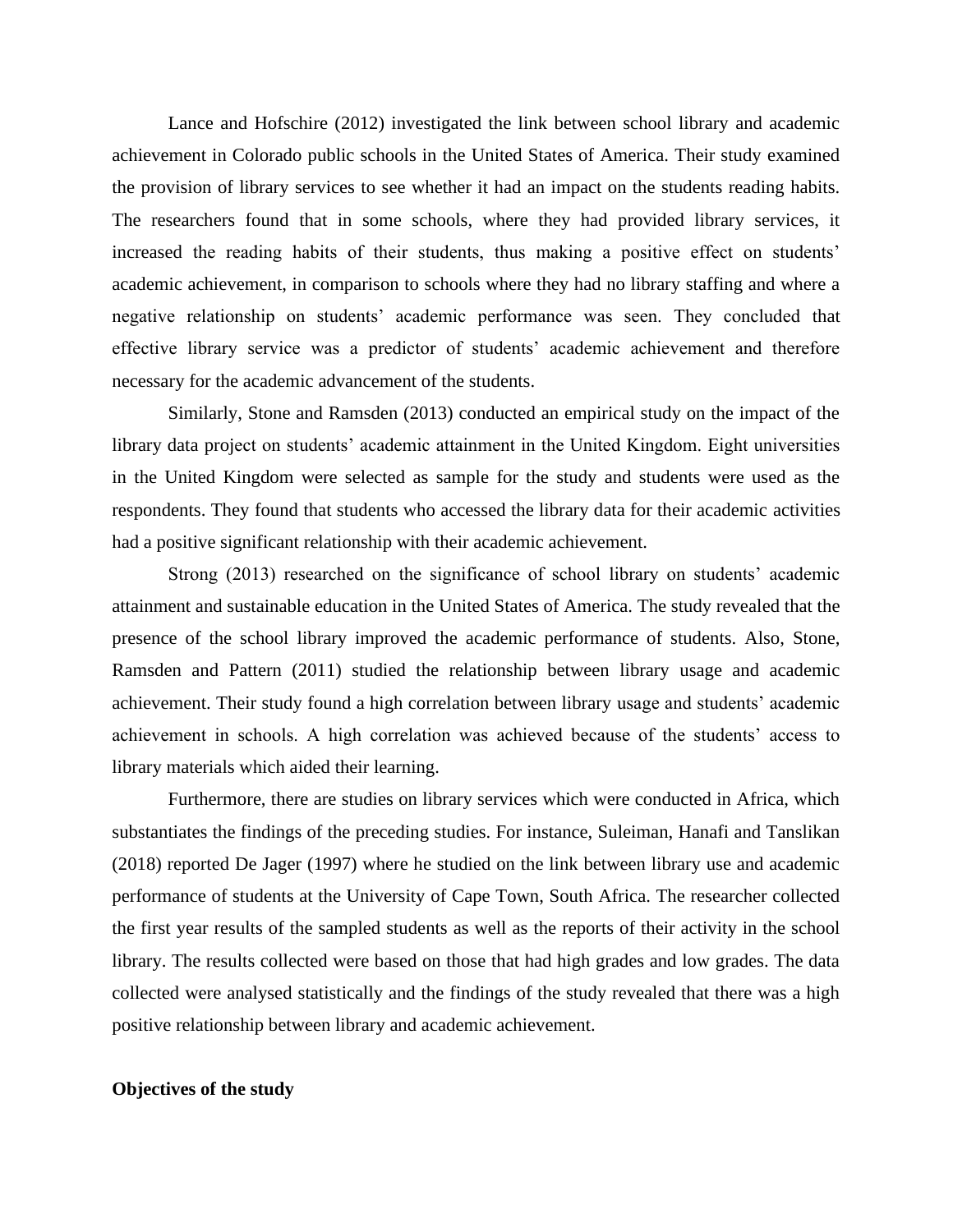The specific objectives of the study are to:

- i. ascertain the types of electronic information resources used by final year students in colleges of education in Lagos state;
- ii. ascertain the frequency of electronic information resources use by final year students in colleges of education in Lagos state;
- iii. determine the purpose of electronic information resources use by final year students in colleges of education in Lagos state;
- iv. find out the types of reference services rendered to the final year students in colleges of education in Lagos state;
- v. determine the level of quality reference services delivered to final year students in colleges of education in Lagos state;
- vi. determine the level of academic performance of final year students in colleges of education in Lagos state;
- vii. ascertain the relative contributions of electronic information resources use and quality reference service delivery on academic performance of final year students in colleges of education in Lagos state; and
- viii. determine the joint influence of electronic information resources use, quality reference service delivery on academic performance of final year students in colleges of education in Lagos state.

#### **Methodology**

The Descriptive survey research design was adopted for this study. The population comprised the 2,051 final year students in two colleges of education in Lagos State, Nigeria. They include: Micheal Otedola College of Primary Education (MOCPED) 115 and Adeniran Ogunsanya College of Education (AOCOED) 1,936. A mixed method (total enumeration and systematic sampling) sampling technique was used for this study. Total enumeration was adopted for MOCPED because the small population, while systematic sampling technique with a sampling fraction of 10% was used to select 194 final year students from AOCOED. This was justified by Nwana (1981) who posits that if a population is a few thousands, 10% sample size selection is adequate. The total sample size for this study was 309 (AOCOED and MOCPED population). The questionnaire and students' academic performance transcripts from the Colleges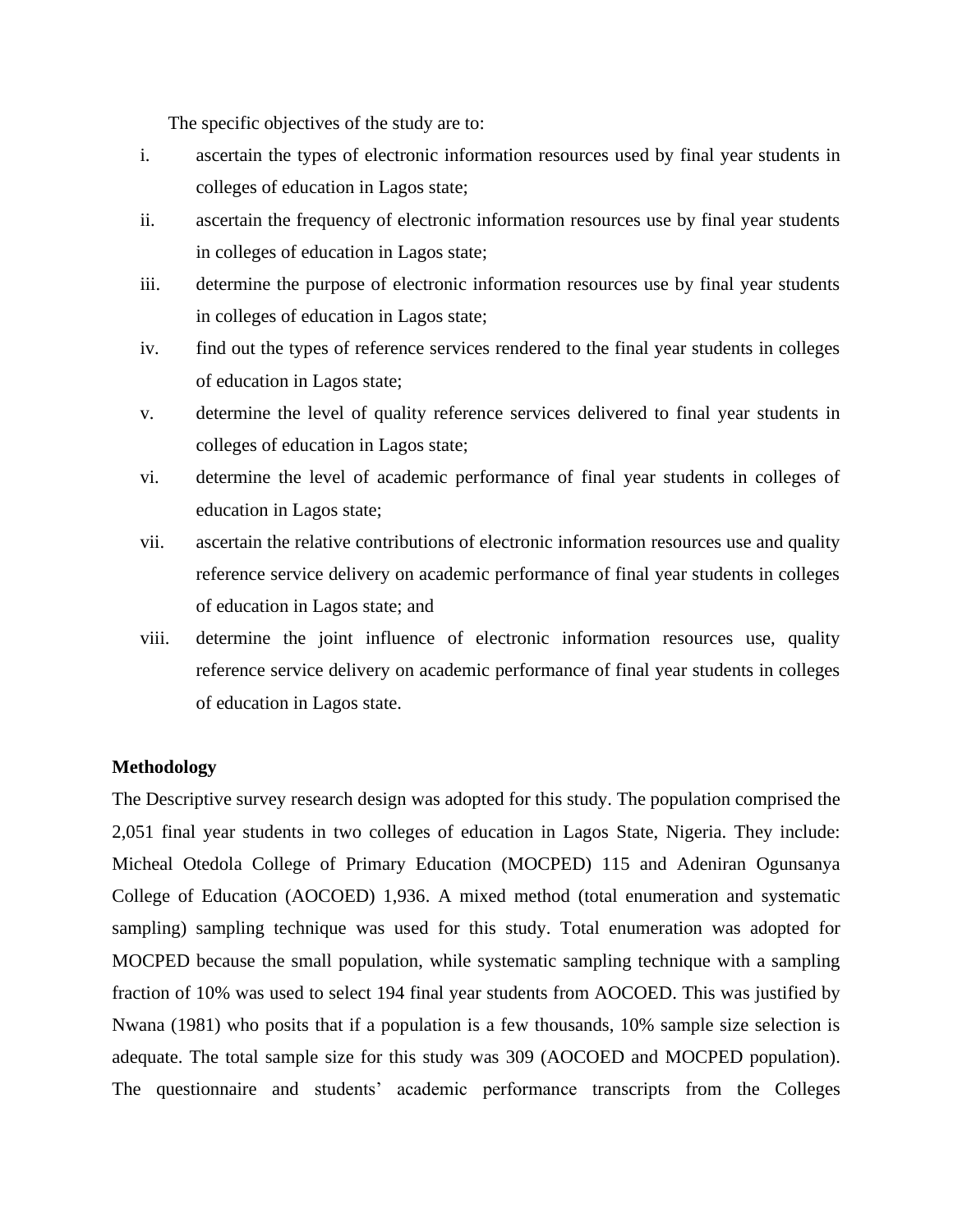Examination and Record Unit were used for data collection. Data was analysed using the frequency counts, tables, percentages, mean and standard deviation for research questions, while multiple regression analysis would be used for testing hypothesis.

#### **Results**

**Question 1: What are the types of library-based electronic information resources available to final year students in colleges of education in Lagos State?**

| S/N              | <b>Items</b>                     | <b>Very</b>       | <b>Highly</b>          | Fairly            | <b>Used</b>                 | $\overline{x}$ | Std.  |                         |
|------------------|----------------------------------|-------------------|------------------------|-------------------|-----------------------------|----------------|-------|-------------------------|
|                  |                                  | <b>Highly</b>     | <b>Used</b>            | <b>Used</b>       |                             |                | Dev   |                         |
|                  |                                  | <b>Used</b>       |                        |                   |                             |                |       |                         |
| 1.               | E-books                          | 133<br>$(43.9\%)$ | 119<br>$(39.3\%)$      | 49<br>$(16.2\%)$  | $\overline{2}$<br>$(0.7\%)$ | 3.26           | .748  | Table<br>$\mathbf{1}$   |
| 2.               | E-journals                       | 77<br>925.4%)     | 167<br>$(55.1\%)$      | 51<br>$(16.8\%)$  | 8<br>$(2.6\%)$              | 3.03           | .727  | shows the               |
| $\overline{3}$ . | E-dictionary                     | 72<br>$(23.8\%)$  | 106<br>$(35.0\%)$      | 76<br>$(25.1\%)$  | 49<br>$(16.2\%)$            | 2.66           | 1.013 | of<br>types             |
| $\overline{4}$ . | <b>JSTOR</b>                     | 101<br>$(33.3\%)$ | 85<br>$(28.1\%)$       | 89<br>$(29.4\%)$  | 28<br>$(9.2\%)$             | 2.85           | .989  | available<br>electronic |
| 5.               | <b>HINARI</b>                    | 14<br>$(4.6\%)$   | 115<br>$(38.0\%)$      | 107<br>$(35.3\%)$ | 67<br>$(22.1\%)$            | 2.25           | .851  | informati               |
| 6.               | <b>EBCOHOST</b>                  | 38<br>$(12.5\%)$  | 99<br>(32.7%)          | 107<br>$(35.3\%)$ | 59<br>$(19.5\%)$            | 2.38           | .938  | <sub>on</sub>           |
| 7.               | <b>PROQUEST</b>                  | 84<br>(27.7%)     | 88<br>$(29.0\%)$       | 99<br>(32.7%)     | 32<br>$(10.6\%)$            | 2.74           | .981  | resources               |
| 8.               | <b>E-LIBRARY</b>                 | 54<br>$(17.8\%)$  | 105<br>$(34.7\%)$      | 91<br>$(30.0\%)$  | 53<br>$(17.5\%)$            | 2.53           | .979  | in<br>the               |
| 9.               | <b>CD-ROM</b><br><b>DATABASE</b> | 99<br>(32.7%)     | 158<br>$(52.1\%)$      | 11<br>$(3.6\%)$   | 35<br>$(11.6\%)$            | 3.06           | .908  | colleges<br>of          |
|                  |                                  |                   | Overall mean $= 21.86$ |                   |                             |                |       | education               |

**Table 1: Types of electronic information resources available** 

in Lagos State, Nigeria. The result (Table 1) shows that the respondents indicated that the available types of electronic information resources are: e-books  $(\bar{x}=3.26;$  std dev. =.748); CD-ROM database ( $\bar{x}$ =3.06; std dev. =.908); e-journals ( $\bar{x}$ =3.03; std dev. =.727); JSTOR ( $\bar{x}$ =2.85; std dev. =.989); PROQUEST ( $\bar{x}$ =2.74; std dev. =.981); e-dictionary ( $\bar{x}$ =2.66; std dev. =1.013). It was also indicated by the respondents that least available types of electronic information resources include: HINARI ( $\bar{x}$ =2.25; std dev. =.851); EBCOHOST ( $\bar{x}$ =2.38; std dev. =.938) and E-LIBRARY ( $\bar{x}$ =2.53; std dev. =.979).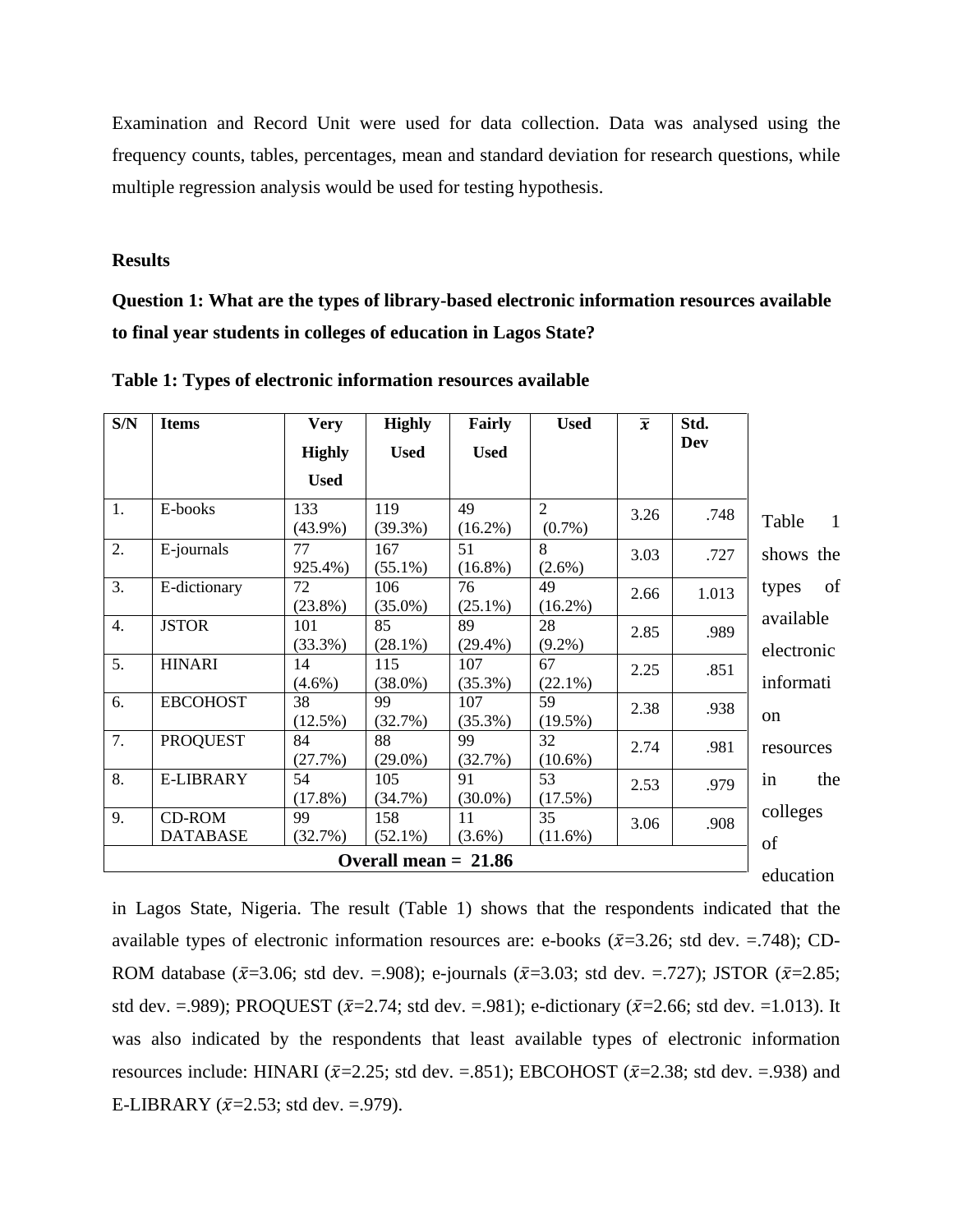Based on this, it can be inferred that the available type of electronic information resources in the colleges of education in Lagos State, Nigeria are e-books, CD-ROM database, e-journals, JSTOR, PROQUEST, e-dictionary among others.

## **Question 2: What is the frequency of electronic information resources use by final year students in colleges of education in Lagos State?**

| S/N              | <b>Items</b>    | <b>Daily</b> | <b>Weekly</b> | <b>Monthly</b>         | Quarterly                    | <b>Never</b> | $\overline{x}$ | Std.  |
|------------------|-----------------|--------------|---------------|------------------------|------------------------------|--------------|----------------|-------|
|                  |                 | (%)          | $(\%)$        | (%)                    | $\left( \frac{0}{0} \right)$ | (%)          |                | Dev   |
| 1.               | E-books         | 89           | 113           | 27                     | 39                           | 35           | 3.60           | 1.336 |
|                  |                 | $(29.4\%)$   | (37.3%)       | $(8.9\%)$              | $(12.9\%)$                   | $(11.6\%)$   |                |       |
| 2.               | E-journals      | 27           | 60            | 60                     | 37                           | 119          | 2.47           | 1.404 |
|                  |                 | $(8.9\%)$    | $(19.8\%)$    | $(19.8\%)$             | $(12.2\%)$                   | $(39.3\%)$   |                |       |
| 3.               | E-dictionary    | 50           | 55            | 53                     | 49                           | 96           | 2.72           | 1.482 |
|                  |                 | $(16.5\%)$   | $(18.2\%)$    | (17.5%)                | $(16.2\%)$                   | (31.7%)      |                |       |
| $\overline{4}$ . | <b>JSTOR</b>    | 74           | 66            | 63                     | 39                           | 61           | 3.17           | 1.451 |
|                  |                 | $(24.4\%)$   | $(21.8\%)$    | $(20.8\%)$             | $(12.9\%)$                   | $(20.1\%)$   |                |       |
| 5.               | <b>HINARI</b>   | 63           | 48            | 86                     | 29                           | 77           | 2.97           | 1.452 |
|                  |                 | $(20.8\%)$   | $(15.8\%)$    | $(28.4\%)$             | $(9.6\%)$                    | $(25.4\%)$   |                |       |
| 6.               | <b>EBCOHOST</b> | 9            | 57            | 66                     | 38                           | 133          | 2.24           | 1.274 |
|                  |                 | $(3.0\%)$    | $(18.8\%)$    | $(21.8\%)$             | $(12.5\%)$                   | $(43.9\%)$   |                |       |
| 7.               | <b>PROQUEST</b> | 30           | 62            | 49                     | 43                           | 119          | 2.48           | 1.430 |
|                  |                 | $(9.9\%)$    | $(20.5\%)$    | $(16.2\%)$             | $(14.2\%)$                   | $(39.3\%)$   |                |       |
| 8.               | E-LIBRARY       | 36           | 48            | 76                     | 41                           | 102          | 2.59           | 1.397 |
|                  |                 | $(11.9\%)$   | $(15.8\%)$    | $(25.1\%)$             | $(13.5\%)$                   | $(33.7\%)$   |                |       |
| 9.               | <b>CD-ROM</b>   | 56           | 92            | 55                     | 24                           | 76           | 3.09           | 1.457 |
|                  | <b>DATABASE</b> | $(18.5\%)$   | $(30.4\%)$    | $(18.2\%)$             | $(7.9\%)$                    | $(25.1\%)$   |                |       |
|                  |                 |              |               | Overall mean $= 22.13$ |                              |              |                |       |

**Table 2: Frequency of electronic information resources use**

Table 2 shows the frequency of available electronic information resources use in the colleges of education in Lagos State, Nigeria. The result (Table 2) shows that the respondents indicated that the mostly used and available electronic information resources are: e-books  $(\bar{x}=3.60; \text{ std dev.} = 1.336); JSTOR (\bar{x}=3.17; \text{ std dev.} = 1.451); CD-ROM database (\bar{x}=3.09; \text{ std})$ dev. =1.457); HINARI ( $\bar{x}$ =2.97; std dev. =1.452); e-dictionary ( $\bar{x}$ =2.72; std dev. =1.482); elibrary ( $\bar{x}$ =2.59; std dev. =1.397). It was also indicated by the respondents that least frequently used available electronic information resources include: EBCOHOST ( $\bar{x}$ =2.24; std dev. =1.274); e-journals ( $\bar{x}$ =2.47; std dev. =1.404) and PROQUEST ( $\bar{x}$ =2.48; std dev. =1.430).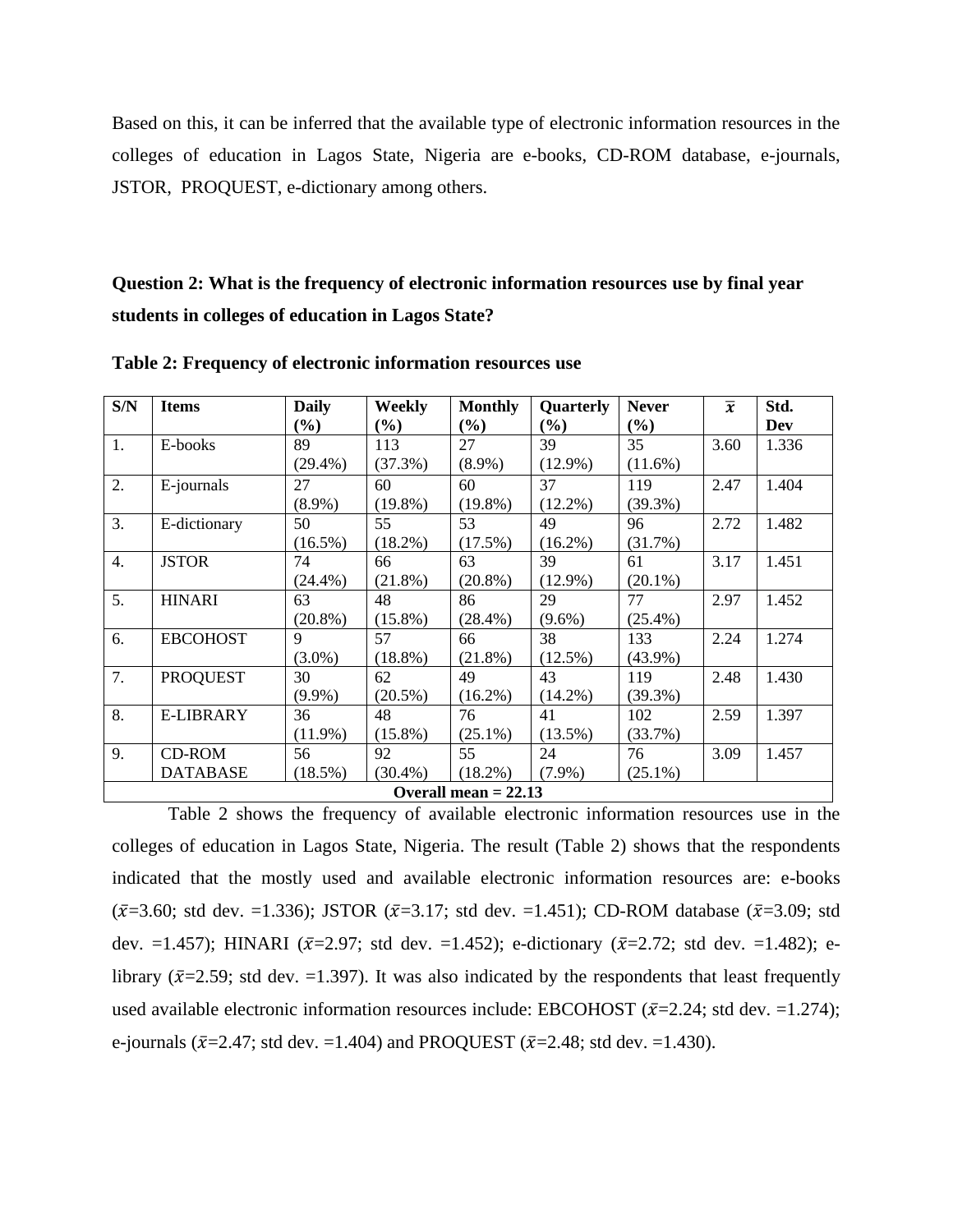Based on this, it can be inferred that the frequently used and available electronic information resources in the colleges of education in Lagos State, Nigeria are: e-books, JSTOR, CD-ROM database, HINARI, e-dictionary and e-library.

**Question 3: What is the purpose of using electronic information resources by final year students in colleges of education in Lagos State?** Use this response scale: Keys: SA = Strongly Agree,  $A = \text{Agree}, D = \text{Disagree}, SD = \text{Strongly Disagree}.$ 

| S/N | <b>Items</b>                           | <b>SA</b>              | $\mathbf{A}$ | D          | <b>SD</b> | $\overline{x}$ | Std. |
|-----|----------------------------------------|------------------------|--------------|------------|-----------|----------------|------|
|     |                                        | (%)                    | (%)          | (%)        | (%)       |                | Dev  |
| 1.  | I used EIR for my assignment           | 222                    | 77           | 3          |           | 3.72           | .494 |
|     |                                        | $(73.3\%)$             | $(25.4\%)$   | $(1.0\%)$  | $(0.3\%)$ |                |      |
| 2.  | EIR assist me in my class-work         | 181                    | 106          | 15         |           | 3.54           | .607 |
|     |                                        | $(59.7\%)$             | $(35.0\%)$   | $(5.0\%)$  | $(0.3\%)$ |                |      |
| 3.  | I used EIR to prepare for my           | 218                    | 82           | 2          |           | 3.71           | .491 |
|     | examination                            | $(71.9\%)$             | $(27.1\%)$   | $(0.7\%)$  | $(0.3\%)$ |                |      |
| 4.  | I used EIR in preparing for class test | 186                    | 102          | 14         |           | 3.56           | .600 |
|     |                                        | $(61.4\%)$             | (33.7%)      | $(4.6\%)$  | $(0.3\%)$ |                |      |
| 5.  | I used EIR for my seminar writing and  | 125                    | 146          | 26         | 6         | 3.29           | .705 |
|     | presentation                           | $(41.3\%)$             | $(48.2\%)$   | $(8.6\%)$  | $(2.0\%)$ |                |      |
| 6.  | EIR is used for my project writing     | 115                    | 151          | 34         | 3         | 3.25           | .687 |
|     |                                        | $(38.0\%)$             | $(49.8\%)$   | $(11.2\%)$ | $(1.0\%)$ |                |      |
| 7.  | I used EIR during my leisure reading   | 117                    | 139          | 39         | 8         | 3.20           | .762 |
|     |                                        | (38.6%)                | 45.9%)       | $(12.9\%)$ | $(2.6\%)$ |                |      |
| 8.  | I used EIR to complement my lectures   | 84                     | 127          | 75         | 17        | 2.92           | .863 |
|     |                                        | (27.7%)                | $(41.9\%)$   | $(24.8\%)$ | $(5.6\%)$ |                |      |
|     |                                        | Overall mean $= 27.19$ |              |            |           |                |      |

**Table 3: Showing the purpose of use of electronic information resources** 

Table 3 shows the purpose of using electronic information resources in the colleges of education in Lagos State, Nigeria. The result (Table 3) shows that the respondents indicated that the available electronic information resources are mostly used for the following purposes: assignment ( $\bar{x}$ =3.72; std dev. =.494); to prepare for their examinations ( $\bar{x}$ =3.71; std dev. =.491); preparing for class tests ( $\bar{x}$ =3.56; std dev. =.600); class works ( $\bar{x}$ =3.54; std dev. =.607); seminar writing and presentations ( $\bar{x}$ =3.29; std dev. =.705); project writing ( $\bar{x}$ =3.25; std dev. =.687) and leisure reading ( $\bar{x}$ =3.20; std dev. =.762). It was also indicated by the respondents that least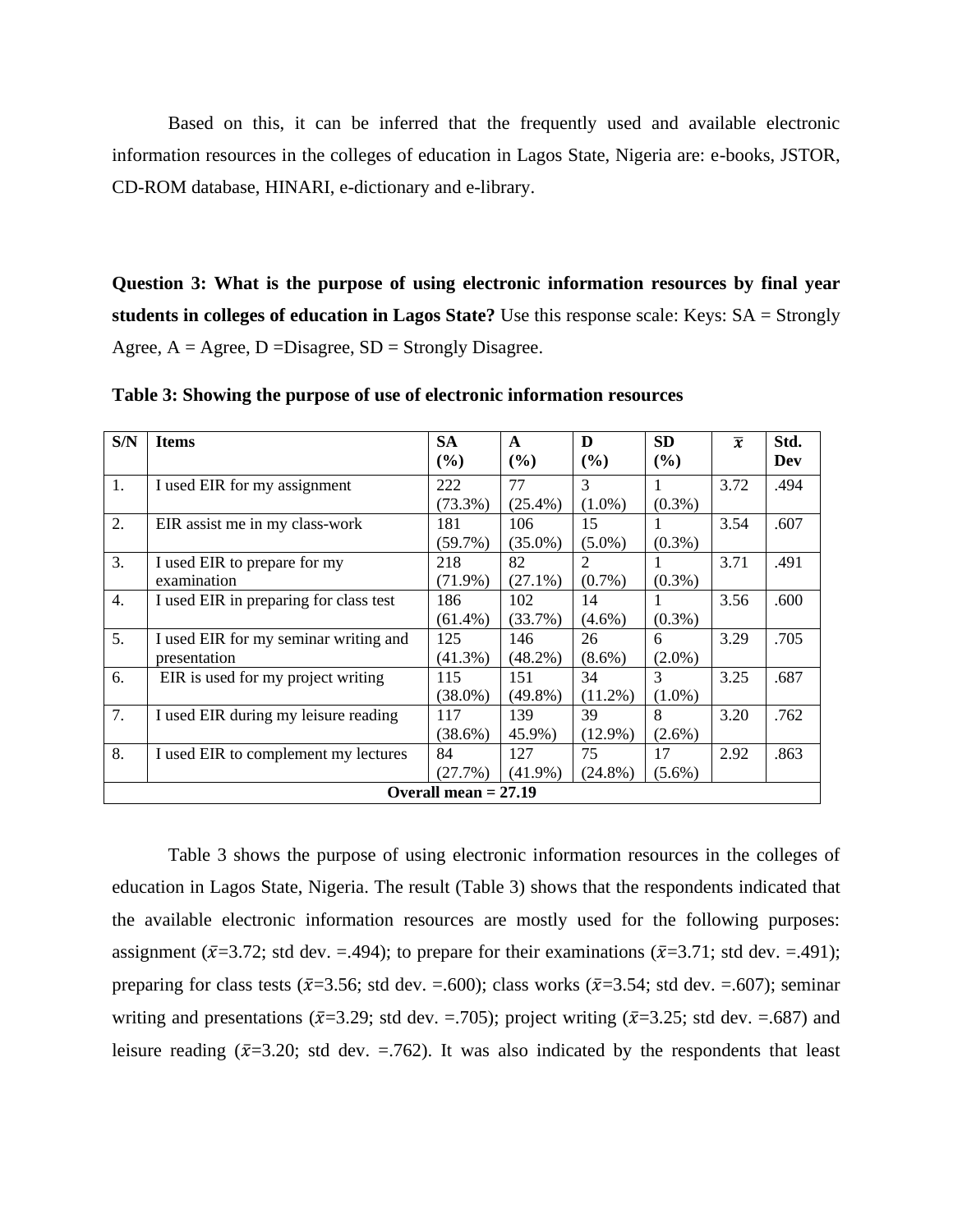purpose(s) towards which the available electronic information resources is used for include: complementing their lecture ( $\bar{x}$ =2.92; std dev. =.863).

Based on this, it can be inferred that the purposes toward which the available electronic information resources in the colleges of education in Lagos State, Nigeria are used for include: assignment, to prepare for their examinations, preparing for class tests, class works, seminar writing and presentations, project writing and leisure reading respectively.

**Question 4: What are the types of reference services rendered to the final year students in colleges of education in Lagos State?** Use this response scale: Keys: SA = Strongly Agree, A = Agree, D =Disagree, SD = Strongly Disagree

| S/N              | <b>Items</b>                                                                                                             | <b>SA</b>  | $\mathbf{A}$ | D          | SD         | $\overline{x}$ | Std.  |
|------------------|--------------------------------------------------------------------------------------------------------------------------|------------|--------------|------------|------------|----------------|-------|
|                  |                                                                                                                          | (%)        | (%)          | (%)        | (%)        |                | Dev   |
| 1.               | Information retrieval services is offered                                                                                | 38         | 83           | 98         | 84         | 2.25           | .997  |
|                  | in my college library                                                                                                    | $(12.5\%)$ | $(27.4\%)$   | (32.3%)    | (27.7%     |                |       |
| $\overline{2}$ . | Reference librarian send me an up-to-                                                                                    | 38         | 97           | 85         | 83         | 2.30           | 1.005 |
|                  | date information material newly acquired<br>by the library (current awareness<br>services)                               | $(12.5\%)$ | $(32.0\%)$   | $(28.1\%)$ | $(27.4\%)$ |                |       |
| 3.               | My college library alerts me when there                                                                                  | 52         | 81           | 100        | 70         | 2.38           | 1.022 |
|                  | is new availability of resources through<br>e-mail, SMS, phone calls among others.<br>(Selective Dissemination services) | $(7.2\%)$  | (26.7%)      | $(33.0\%)$ | $(23.1\%)$ |                |       |
| 4.               | Reference librarian introduced me to                                                                                     | 27         | 70           | 109        | 97         | 2.09           | .950  |
|                  | another library whenever my request is<br>not met. (Referral Services)                                                   | $(8.9\%)$  | $(23.1\%)$   | $(36.0\%)$ | $(32.0\%)$ |                |       |
| 5.               | My questions are adequately answered                                                                                     | 29         | 56           | 92         | 126        | 1.96           | .993  |
|                  | by the reference librarian. (Answering<br>users' questions)                                                              | $(9.6\%)$  | (18.5%)      | $(30.4\%)$ | $(41.6\%)$ |                |       |
| 6.               | Library orientation services is provided                                                                                 | 27         | 66           | 123        | 87         | 2.11           | .923  |
|                  | when I gained admission into the college                                                                                 | $(8.9\%)$  | $(21.8\%)$   | $(40.6\%)$ | (28.7%)    |                |       |
| $\overline{7}$ . | Reference librarians Provide answers to                                                                                  | 23         | 81           | 124        | 75         | 2.17           | .890  |
|                  | my research questions                                                                                                    | $(7.6\%)$  | (26.7%)      | $(40.9\%)$ | $(24.8\%)$ |                |       |
| 8.               | Document requested by students is                                                                                        | 38         | 90           | 104        | 71         | 2.31           | .968  |
|                  | delivered as at when available.<br>(Document delivery)                                                                   | $(12.5\%)$ | (29.7%)      | $(34.3\%)$ | $(23.4\%)$ |                |       |
| 9.               | Past works available in the library can be                                                                               | 37         | 40           | 118        | 108        | 2.02           | .990  |
|                  | consulted for further research<br>(Retrospective searching)                                                              | $(12.2\%)$ | $(13.2\%)$   | $(38.9\%)$ | $(35.6\%)$ |                |       |
| 10.              | Works of different authors or subjects                                                                                   | 70         | 88           | 90         | 55         | 2.57           | 1.036 |
|                  | are available for consultation in my<br>college library (Bibliographic<br>verifications)                                 | $(23.1\%)$ | $(29.0\%)$   | (29.7%)    | (18.2%)    |                |       |

Table 4: Types of reference services rendered in the Colleges of education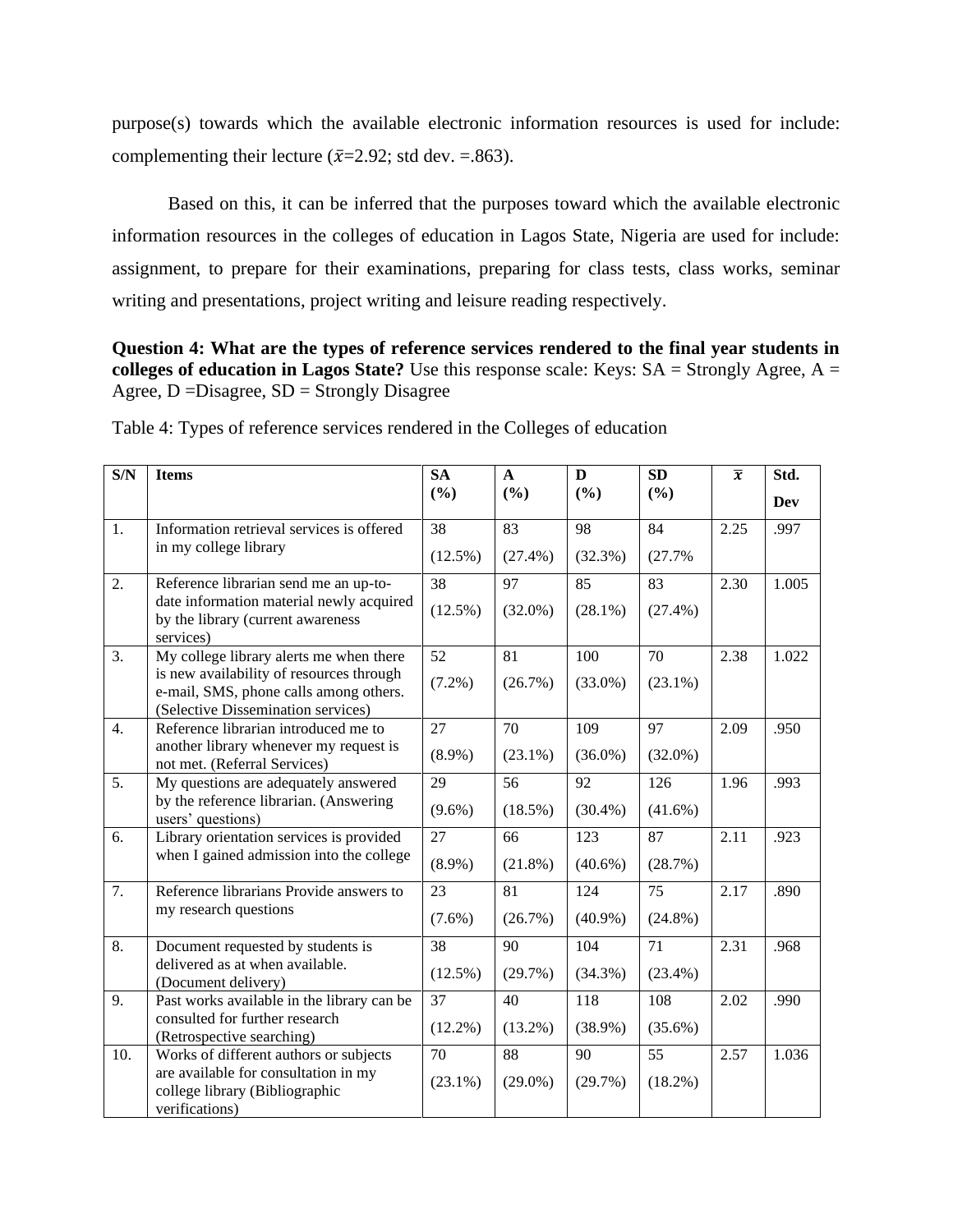| 11. | My college library loans out Information<br>materials to students                                                 | 57         | 86         | 100        | 60         | 2.46 | 1.012 |  |  |  |  |
|-----|-------------------------------------------------------------------------------------------------------------------|------------|------------|------------|------------|------|-------|--|--|--|--|
|     |                                                                                                                   | $(18.8\%)$ | $(28.4\%)$ | $(33.0\%)$ | $(19.8\%)$ |      |       |  |  |  |  |
| 12. | Database services in my college library                                                                           | 62         | 97         | 94         | 50         | 2.56 | .994  |  |  |  |  |
|     | enhance my searching skills in locating<br>journal articles, conference papers, and<br>so on. (Database searches) | $(20.5\%)$ | $(32.0\%)$ | $(31.0\%)$ | $(16.5\%)$ |      |       |  |  |  |  |
| 13. | Indexing and abstracting services is                                                                              | 33         | 68         | 119        | 83         | 2.17 | .953  |  |  |  |  |
|     | offered in my college library                                                                                     | $(10.9\%)$ | $(22.4\%)$ | $(39.3\%)$ | $(27.4\%)$ |      |       |  |  |  |  |
|     | Overall mean $= 29.35$                                                                                            |            |            |            |            |      |       |  |  |  |  |

Table 4 reveals the types of reference services rendered by the libraries in the colleges of education in Lagos State, Nigeria. The result (Table 4) reveals that the respondents indicated that some of the potent reference services rendered include: works of different authors or subjects are available for consultation in my college library (Bibliographic verifications) ( $\bar{x}$ =2.57; std dev. =1.036); database services in the libraries enhance students searching skills in locating journal articles, conference papers, and so on (Database searches) ( $\bar{x}$ =2.56; std dev. =.994); colleges libraries loans out Information materials to students ( $\bar{x}$ =2.46; std dev. =1.012); the college libraries alerts students when there is availability of new resources through e-mail, SMS, phone calls among others (Selective Dissemination services) ( $\bar{x}$ =2.38; std dev. =1.022); document requested by students is delivered as at when available (Document delivery) ( $\bar{x}$ =2.31; std dev. =.968); reference librarian send me an up-to-date information material newly acquired by the library (current awareness services) ( $\bar{x}$ =2.30; std dev. =1.005); offering of information retrieval services in the libraries ( $\bar{x}$ =2.25; std dev. =.997). It was also indicated by the respondents that the least reference services rendered in the libraries include: students' questions are adequately answered by the reference librarian (Answering users' questions) ( $\bar{x}$ =1.96; std dev. =.993); past works available in the library can be consulted for further research (Retrospective searching)  $({\bar \chi}=2.02;$  std dev. = 990); reference librarian introduced students to their libraries whenever their requests are not met (Referral Services) ( $\bar{x}$ =2.09; std dev. =.950) and library orientation services is provided when new students gained admission into the colleges ( $\bar{x}=2.11$ ; std dev. = 923).

Based on this, it can be inferred that some of the potent reference services rendered by the libraries in the colleges of education in Lagos State, Nigeria includes: bibliographic verifications services, database searches services, giving out materials services, selective dissemination services, document delivery services, current awareness services and information retrieval services among others.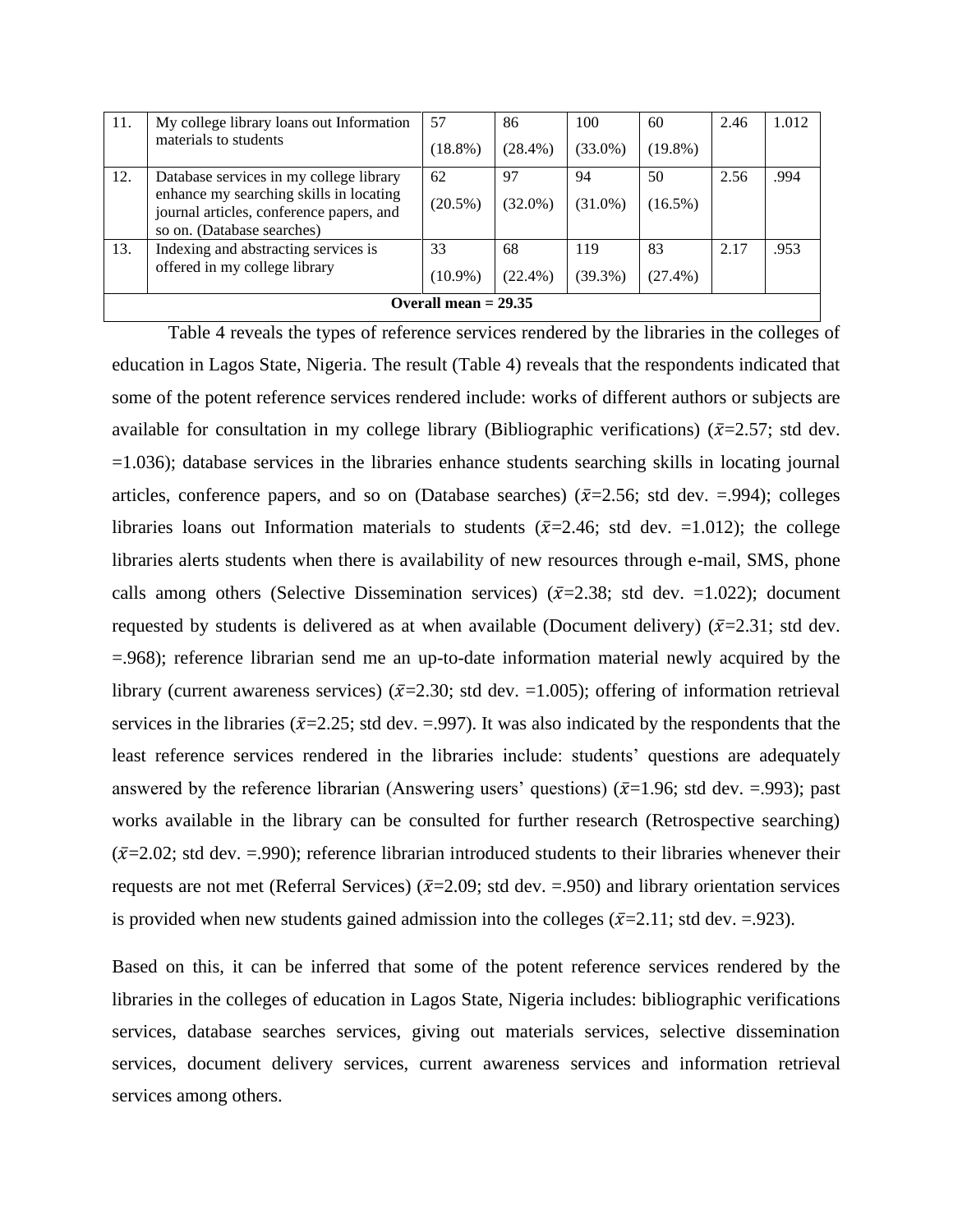**Question 5: What is the level of quality of reference services delivered to the final year students in colleges of education in Lagos State?** Use this response scale: Keys: SA = Strongly Agree,  $A = \text{Agree}, D = \text{Disagree}, SD = \text{Strongly Disagree}$ 

| S/N              | <b>Items</b>                                                              | <b>SA</b>              | A                 | D          | SD              | $\overline{x}$ | Std.  |
|------------------|---------------------------------------------------------------------------|------------------------|-------------------|------------|-----------------|----------------|-------|
|                  |                                                                           | (%)                    | (%)               | (%)        | (%)             |                | Dev   |
|                  |                                                                           | <b>Tangibility</b>     |                   |            |                 |                |       |
| 1.               | My college library has modern                                             | 73                     | 109               | 77         | 44              | 2.70           | .993  |
|                  | equipment that facilitate easy                                            | $(24.1\%)$             | $(36.0\%)$        | $(25.4\%)$ | $(14.5\%)$      |                |       |
|                  | information retrieval                                                     |                        |                   |            |                 |                |       |
| $\overline{2}$ . | There are latest electronic information                                   | $\overline{55}$        | 105               | 65         | 78              | 2.45           | 1.063 |
|                  | resources hardware that help me to                                        | $(18.2\%)$             | (34.7%)           | (21.5%)    | (25.7%)         |                |       |
|                  | access my needed information easily                                       |                        |                   |            |                 |                |       |
| $\overline{3}$ . | Various materials related to the                                          | 80                     | 87                | 87         | 49              | 2.65           | 1.040 |
|                  | services rendered in my school library                                    | $(26.4\%)$             | (28.7%)           | (28.7%)    | $(16.2\%)$      |                |       |
|                  | (e.g., pamphlets, flyers, manuals etc)                                    |                        |                   |            |                 |                |       |
|                  | are visually attractive and at hand                                       |                        |                   |            | 70              |                |       |
| $\overline{4}$ . | There is a quiet space in my school                                       | 33                     | 104               | 96         |                 | 2.33           | .951  |
|                  | library where I can perform my<br>individual activity (reference section) | $(10.9\%)$             | $(34.3\%)$        | (31.7%)    | $(23.1\%)$      |                |       |
| $\overline{5}$ . | The reference section is inviting and                                     | 24                     | 67                | 86         | 126             | 1.96           | .978  |
|                  | comfortable                                                               | $(7.9\%)$              | $(22.1\%)$        | $(28.4\%)$ | $(41.6\%)$      |                |       |
| $\overline{6}$ . | The reference librarians always look                                      | $\overline{35}$        | $\overline{81}$   | 101        | 86              | 2.21           | .985  |
|                  | neat, thereby inspires my study and                                       | $(11.6\%)$             | (26.7%)           | $(33.3\%)$ | $(28.4\%)$      |                |       |
|                  | learning                                                                  |                        |                   |            |                 |                |       |
|                  |                                                                           | Overall mean $= 14.3$  |                   |            |                 |                |       |
|                  |                                                                           | <b>Reliability</b>     |                   |            |                 |                |       |
|                  |                                                                           |                        |                   |            |                 |                |       |
| 7.               | Reference librarians are always trusted                                   | 32                     | 98                | 89         | 84              | 2.26           | .980  |
|                  | and available at the reference desk                                       | $(10.6\%)$             | (32.3%)           | (29.4%)    | (27.7%)         |                |       |
| 8.               | When users have a problem, the                                            | 47                     | 99                | 87         | 70              | 2.41           | 1.008 |
|                  | librarians show a sincere effort to solve                                 | $(15.5\%)$             | (32.7%)           | (28.7%)    | $(23.1\%)$      |                |       |
| 9.               | it<br>My college library offers adequate                                  | 52                     | 41                | 106        | 104             | 2.14           | 1.073 |
|                  | service from my first encounter and                                       | $(17.2\%)$             | $(13.5\%)$        | $(35.0\%)$ | $(34.3\%)$      |                |       |
|                  | further                                                                   |                        |                   |            |                 |                |       |
| S/N              | <b>Items</b>                                                              | <b>SA</b>              | A                 | D          | <b>SD</b>       | $\overline{x}$ | Std.  |
|                  |                                                                           | (%)                    | (%)               | (%)        | (%)             |                | Dev   |
| 10.              | Library insists on an immaculate                                          | 75                     | 92                | 81         | 55              | 2.62           | 1.048 |
|                  | (perfect) service                                                         | $(24.8\%)$             | $(30.4\%)$        | (26.7%)    | (18.2%)         |                |       |
| 11.              | Reference librarians always keep to                                       | 86                     | 86                | 83         | 48              | 2.69           | 1.049 |
|                  | their promises in solving users'                                          | $(28.4\%)$             | $(28.4\%)$        | $(27.4\%)$ | $(15.8\%)$      |                |       |
|                  | problems                                                                  |                        |                   |            |                 |                |       |
|                  |                                                                           | Overall mean $= 12.12$ |                   |            |                 |                |       |
| 12.              |                                                                           | <b>Responsiveness</b>  |                   | 114        |                 | 2.62           | .905  |
|                  | Reference librarians attended to my<br>requests promptly                  | 58<br>$(19.1\%)$       | 101<br>$(33.3\%)$ | $(37.6\%)$ | 30<br>$(9.9\%)$ |                |       |
| 13.              | Reference librarians are never too busy                                   | 47                     | 88                | 111        | 57              | 2.41           | .965  |
|                  | to meet my request                                                        | $(15.5\%)$             | $(29.0\%)$        | $(36.6\%)$ | $(18.8\%)$      |                |       |
| 14.              | Reference librarians in my school                                         | 30                     | 62                | 140        | 71              | 2.17           | .900  |
|                  | library notify me when information                                        | $(9.9\%)$              | $(20.5\%)$        | $(46.2\%)$ | $(23.4\%)$      |                |       |
|                  | about my request is available through                                     |                        |                   |            |                 |                |       |

**Table 5: Level of quality of reference services delivered in the Libraries**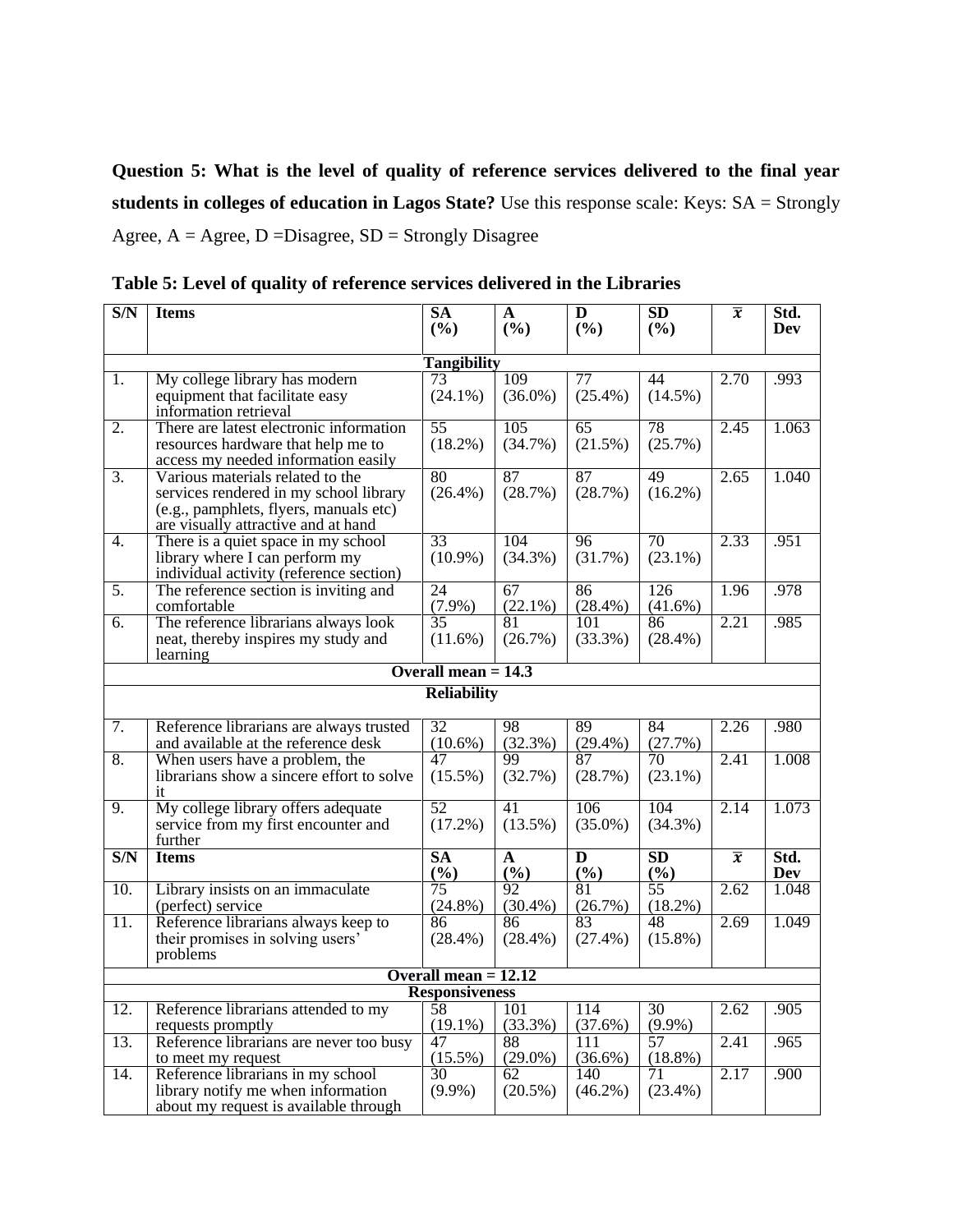|                   | e-mail, phone calls, text messages and                                           |                            |                  |                   |                               |                   |       |
|-------------------|----------------------------------------------------------------------------------|----------------------------|------------------|-------------------|-------------------------------|-------------------|-------|
|                   | so on                                                                            |                            |                  |                   |                               |                   |       |
| $\overline{15}$ . | Reference librarians are always ready                                            | 42                         | 94               | 81                | 86                            | 2.30              | 1.029 |
|                   | to respond/help users                                                            | $(13.9\%)$<br>68           | $(31.0\%)$       | (26.7%)           | $(28.4\%)$<br>$\overline{55}$ | 2.55              |       |
| $\overline{16}$ . | Relevant information materials                                                   |                            | 86               | $(31.0\%)$        |                               |                   | 1.031 |
|                   | requested/suggested by students are                                              | $(22.4\%)$                 | $(28.4\%)$       |                   | (18.2%)                       |                   |       |
|                   | acquired by the library                                                          | Overall mean $= 12.05$     |                  |                   |                               |                   |       |
|                   |                                                                                  | <b>Assurance</b>           |                  |                   |                               |                   |       |
| 17.               | I feel safe and secured whenever I used                                          | 29                         | $\overline{90}$  | 111               | 73                            | 2.25              | .929  |
|                   | my school library                                                                | $(9.6\%)$                  | (29.7%)          | $(36.6\%)$        | $(24.1\%)$                    |                   |       |
| 18.               | Reference librarians in my school                                                | $\overline{24}$            | 61               | 93                | 125                           | 1.95              | .965  |
|                   | library have the knowledge to answer                                             | $(7.9\%)$                  | $(20.1\%)$       | $(30.7\%)$        | $(41.3\%)$                    |                   |       |
|                   | my questions                                                                     |                            |                  |                   |                               |                   |       |
| 19.               | There are relevant information                                                   | 32                         | 67               | 102               | 102                           | 2.10              | .987  |
|                   | materials needed to answer users'                                                | $(10.6\%)$                 | $(22.1\%)$       | $(33.7\%)$        | (33.7%)                       |                   |       |
|                   | questions in the reference collection                                            |                            |                  |                   |                               |                   |       |
| $\overline{20}$ . | Reference librarians are always sure of                                          | $\overline{26}$            | 86               | 109               | 82                            | 2.18              | .931  |
|                   | their explanations whenever the need                                             | $(8.6\%)$                  | $(28.4\%)$       | $(36.0\%)$        | $(27.1\%)$                    |                   |       |
|                   | arise                                                                            |                            |                  |                   |                               |                   |       |
| 21.               | Reference librarians' behaviour                                                  | 39                         | 93               | $\overline{95}$   | 76                            | 2.31              | .989  |
|                   | conveys the trust I have in them                                                 | $(12.9\%)$                 | $(30.7\%)$       | $(31.4\%)$        | $(25.1\%)$                    |                   |       |
|                   |                                                                                  | Overall mean $= 10.79$     |                  |                   |                               |                   |       |
|                   |                                                                                  | <b>Empathy</b>             |                  |                   |                               |                   |       |
| 22.               | Reference librarians gives users                                                 | 40                         | 42               | 108               | 113                           | 2.03              | 1.021 |
|                   | individual attention                                                             | $(13.2\%)$                 | $(13.9\%)$       | $(35.6\%)$        | (37.3)                        |                   |       |
| 23.               | Operating hours of the library are                                               | 59                         | 98               | 82                | 64                            | 2.50              | 1.032 |
|                   | suitable for users' needs                                                        | $(19.5\%)$                 | $(32.3\%)$       | $(27.1\%)$        | $(21.1\%)$                    |                   |       |
| 24.               | Reference librarian has the best                                                 | 69                         | 93               | 100               | 41                            | 2.63              | .981  |
|                   | interest of users at heart                                                       | (22.8%)<br>$\overline{57}$ | (30.7%)          | $(33.0\%)$        | $(13.5\%)$<br>34              |                   |       |
| $\overline{25}$ . | Reference librarians are approachable                                            |                            | 103              | 109               |                               | $\overline{2.60}$ | .918  |
| 26.               | whenever a user has problem (friendly)<br>Reference librarian have understanding | $(18.8\%)$<br>31           | $(34.0\%)$<br>79 | $(36.0\%)$<br>130 | (11.2%)<br>63                 | 2.26              | .902  |
|                   | for special needs of their users                                                 | $(10.2\%)$                 | $(26.1\%)$       | $(42.9\%)$        | $(20.8\%)$                    |                   |       |
|                   |                                                                                  | Overall mean $= 12.02$     |                  |                   |                               |                   |       |
|                   |                                                                                  | Total mean $= 61.28$       |                  |                   |                               |                   |       |
|                   |                                                                                  |                            |                  |                   |                               |                   |       |

Table 5 describes the level of quality of reference services rendered by the libraries in the colleges of education in Lagos State, Nigeria. This is sub-divided into five (5) different categories comprising: tangibility, reliability, responsiveness, assurance and empathy. The result (Table 4.8) reveals that the respondents indicated that some of the quality reference services rendered in the libraries include: our college libraries have modern equipment that facilitate easy information retrieval ( $\bar{x}$ =2.70; std dev. =1.036); reference librarians always keep to their promises in solving users' problems ( $\bar{x}$ =2. 69; std dev. =1.049); various materials related to the services rendered in the schools' libraries (e.g., pamphlets, flyers, manuals etc) are visually attractive and at hand ( $\bar{x}$ =2.65; std dev. =1.040); reference librarians have the best interest of users at heart ( $\bar{x}$ =2.63; std dev. =.981); reference librarians attended to students requests promptly ( $\bar{x}$ =2.62; std dev. =.905); libraries insist on an immaculate (perfect) service ( $\bar{x}$ =2.62; std dev. =1.048); reference librarians are approachable whenever a user has problem (friendly)  $(\bar{x}=2.60;$  std dev. =.918); relevant information materials requested/suggested by students are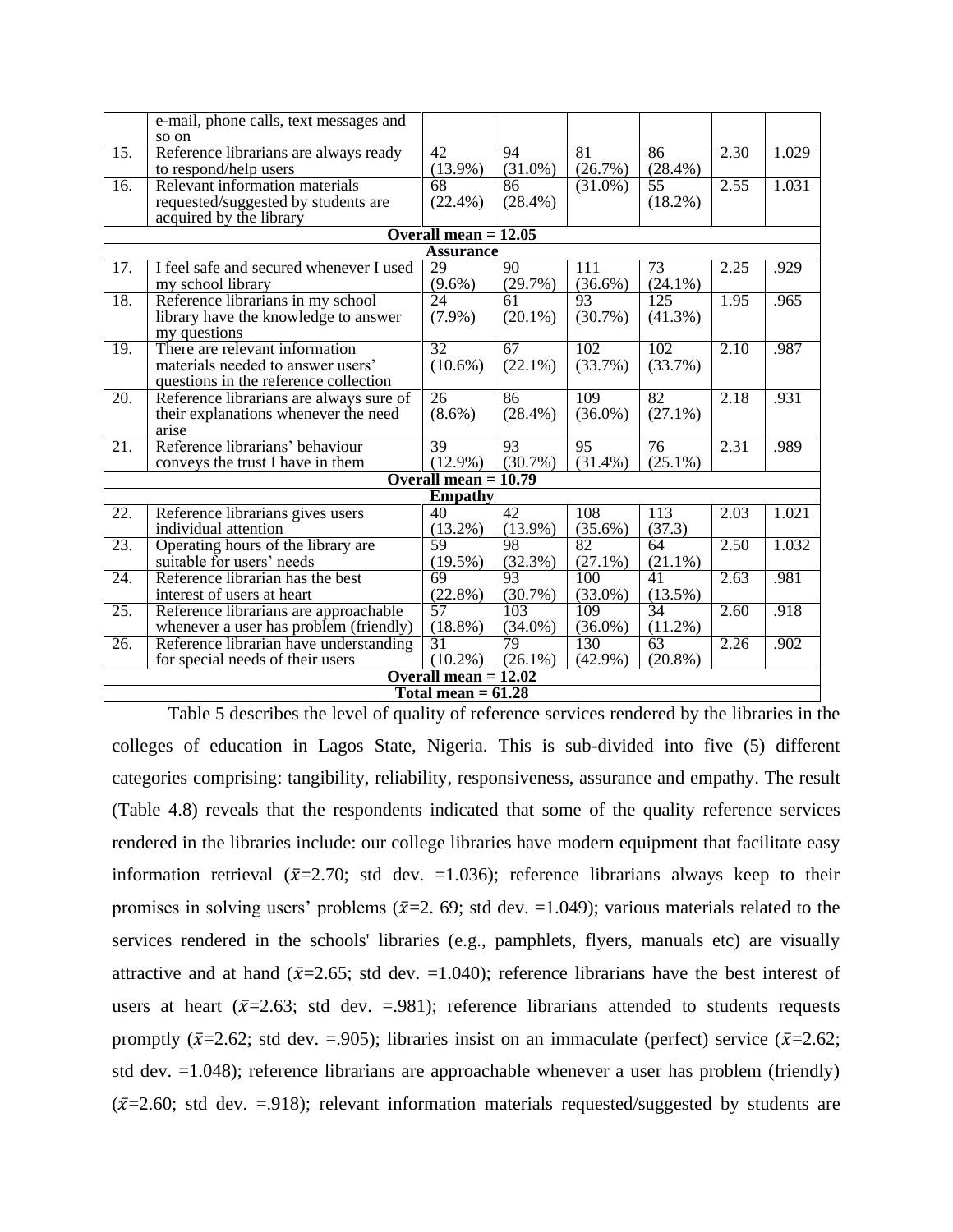acquired by the libraries ( $\bar{x}$ =2.55; std dev. =1.031) and that the operating hours of the library are suitable for users' needs ( $\bar{x}$ =2.50; std dev. =1.032). It was also indicated by the respondents that the least quality reference services rendered in the libraries include: reference librarians in the schools' libraries have the knowledge to answer students' questions ( $\bar{x}$ =1.95; std dev. =.965); the reference section is inviting and comfortable ( $\bar{x}$ =1.96; std dev. =.978); the colleges libraries offer adequate service from student's first encounter and further  $(\bar{x}=2.14$ ; std dev. =1.073) and reference librarians in schools' libraries notify students when information about their requests is available through e-mail, phone calls, text messages and so on  $(\bar{x}=2.17;$  std dev.  $=900$ ).

Based on this, it can be inferred that some of the powerful quality reference services rendered by the libraries in the colleges of education in Lagos State, Nigeria includes: the colleges libraries have modern equipment that facilitate easy information retrieval, reference librarians always keep to their promises in solving users' problems, various materials related to the services rendered in the schools' libraries (e.g., pamphlets, flyers, manuals etc) are visually attractive and at hand, reference librarians have the best interest of users at heart, reference librarians attended to students requests promptly, libraries insist on an immaculate (perfect) service, reference librarians are approachable whenever a user has problem (friendly), relevant information materials requested/suggested by students are acquired by the libraries, the operating hours of the library are suitable for users' needs among others..

Analysing the degree at which these quality services are been rendered along the five categories that this construct is been construed shows that these services are best rendered under the tangibility sub-category ( $\bar{x}$ =14.3; std dev. =6.01); followed by reliability ( $\bar{x}$ =12.12; std dev. =5.158); responsiveness ( $\bar{x}$ =12.05; std dev. =4.83); empathy ( $\bar{x}$ =12.02; std dev. =4.854) and assurance ( $\bar{x}$ =10.79; std dev. =4.801).

To be able to determine the level of quality of reference services delivered in the colleges' libraries, a test of norm was conducted. Result shows that scale between  $1 - 34.66$  is low, 34.67 – 69.33 is moderate, while 69.34 – 104 is high. The overall mean for level of quality of reference services delivered in the colleges' libraries is "61.28" which falls between the scales " $34.67 - 69.33$ ". It can therefore be concluded that the level of quality of reference services delivered in the libraries of the colleges of education in Lagos State, Nigeria is moderate.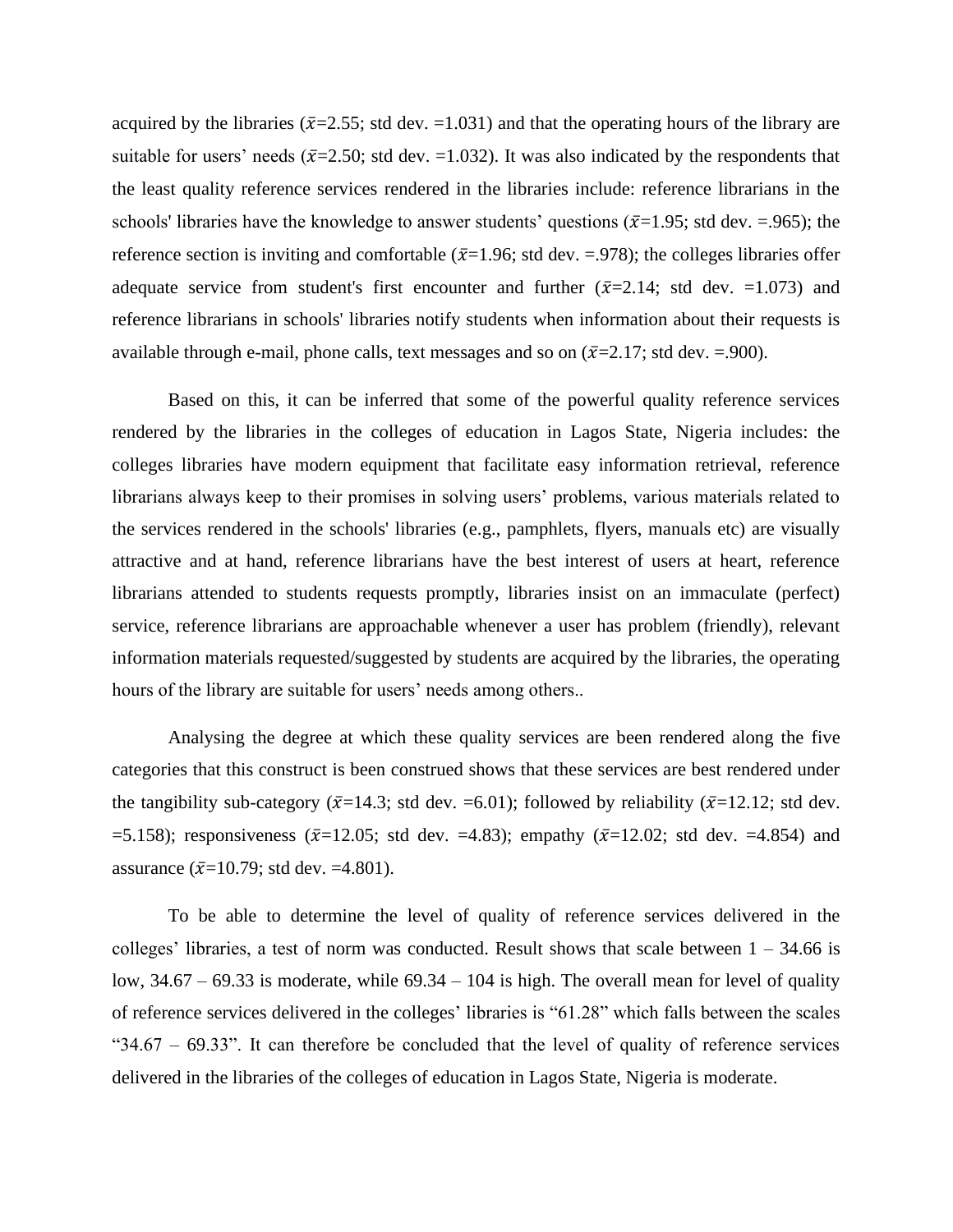

**Question 6: What is the level of academic performance of final year students in colleges of education in Lagos State?**

The result presented in Figure 4.1 shows the academic performance of the final year students of the colleges of education in Lagos State, Nigeria. The result shows that none of the students' academic performance grade measured using their CGPA failed (0.00-0.99) nor has Low Pass degree  $(1.00-1.49)$  grade,  $31(10.20\%)$  have their CGPA within the Pass grade  $(1.50-2.39)$ , 180(59.40%) are into Merit (2.40-3.49) academic grade, 62(20.5%) have Credit (3.50-4.49) academic grade while the remaining 30 (9.9%) are into Distinction (3.50-4.49) academic grade.

Based on this, it can be inferred that the academic performance of the students as measured using their Cumulative Grade Points Average (CGPA) is very good.

**Question 7: What is the relative contributions of electronic information resources use and quality reference service delivery on academic performance of final year students in colleges of education in Lagos State?**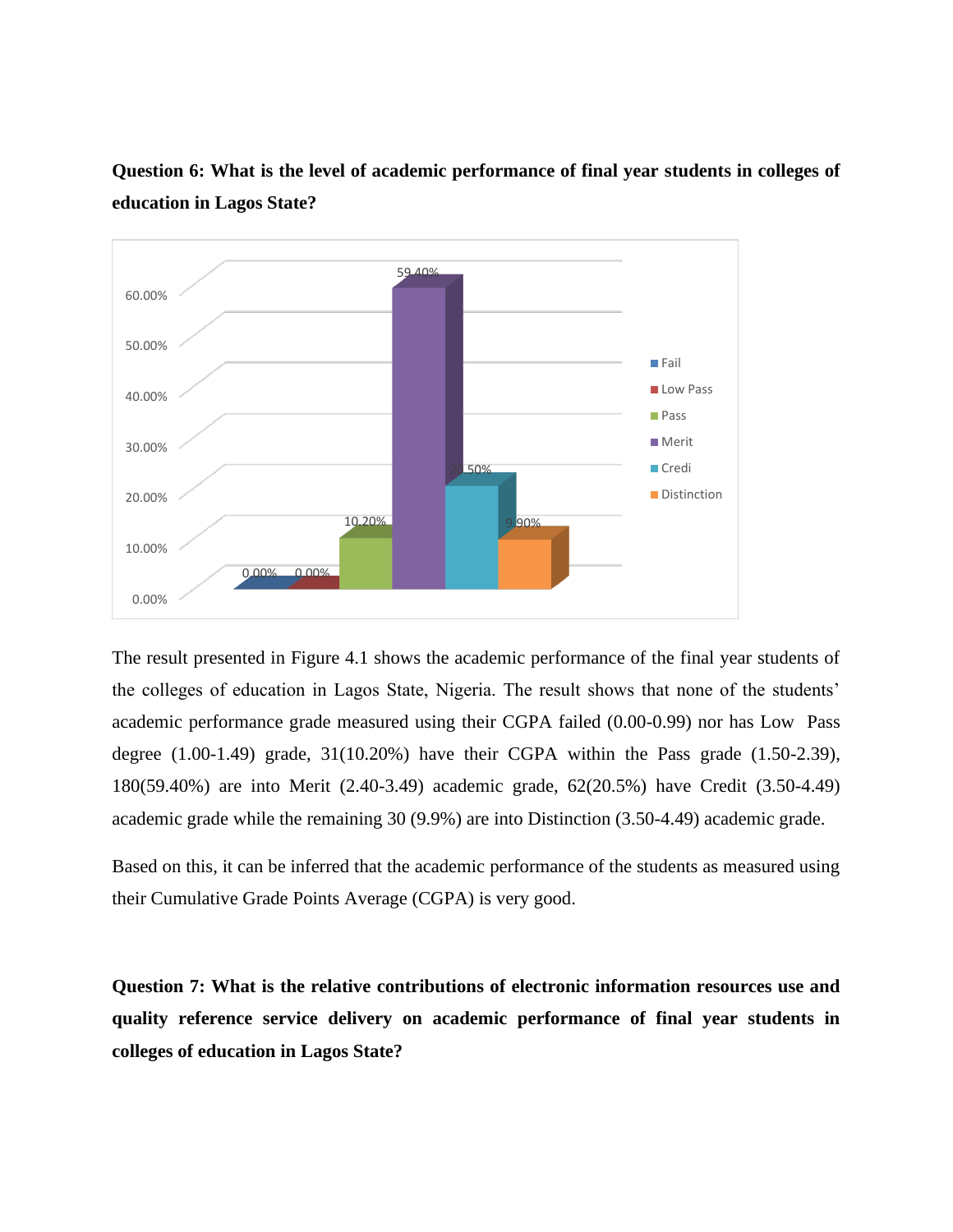Table 7: Summary of regression analysis showing the relative contribution of electronic information resources use and quality reference service delivery on academic performance of final year students

| <b>Variable</b>                       | <b>Unstandardize</b><br>d Coefficients |                   | <b>Standardized</b><br><b>Coefficients</b> |       |      |               |
|---------------------------------------|----------------------------------------|-------------------|--------------------------------------------|-------|------|---------------|
| <b>Model</b>                          | (B)                                    | <b>Std. Error</b> | <b>Beta</b>                                | t     | Sig. | <b>Remark</b> |
| Constant                              | 17.038                                 | 2.876             |                                            | 5.923 | .000 |               |
| electronic information<br>resources   | .340                                   | .089              | .194                                       | 3.822 | .000 | Sig           |
| Quality reference service<br>delivery | .526                                   | .061              | .436                                       | 8.568 | .000 | Sig           |

*Note: hypothesis is tested at 0.05 significant level*

Table 7 reveals that there is significant relative contribution of the independent variables comprising personal electronic information and quality reference service delivery on dependent variable (the academic performance of final year students) expressed as beta weights. This shows that the predictive coefficient of both electronic information and quality reference service delivery on dependent variable (the academic performance of final year students) is significant. Using the standardised regression coefficient to determine the relative predictions of the independent variables, quality reference service delivery ( $\beta$  = .436, t= 8.568,  $p<0.05$ ) has the most potent prediction to the academic performance of students followed by electronic information resources ( $\beta$  = .194, t= 3.822, p<0.05). This implies that both electronic information resources and quality reference service delivery have significant relative predictions toward the academic performance of final year students. Thus, the null hypothesis stating that there is no significant relative prediction of electronic information resources and quality reference service delivery on academic performance of final year students in the colleges is hereby rejected in favour of the alternative hypothesis.

**Question 8: What is the significant joint relationship between electronic information resources use, quality reference service delivery and academic performance of final year students in colleges of education in Lagos State.**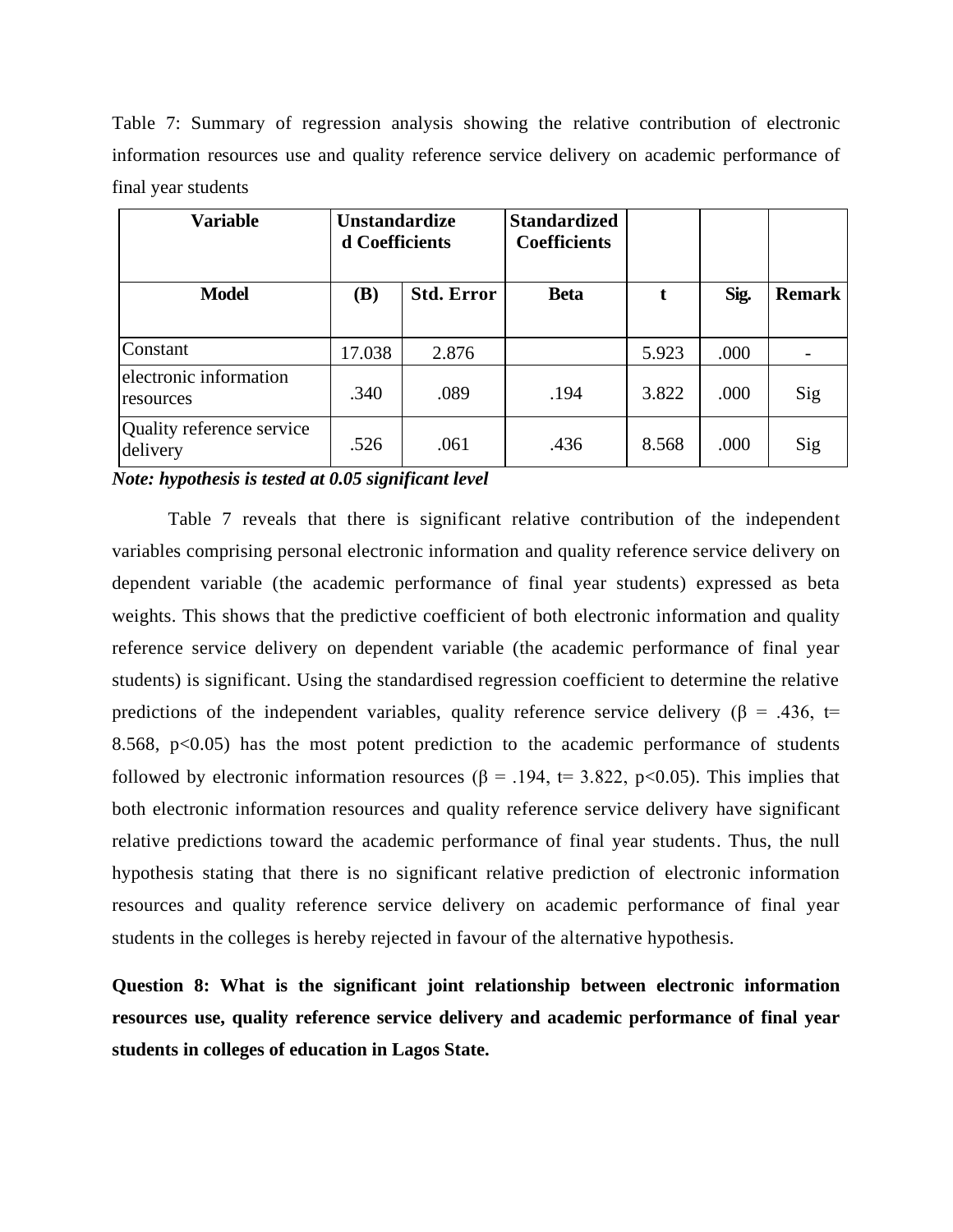Table 8: Summary of regression analysis of the joint prediction between electronic information resources use, quality reference service delivery and academic performance of final year students

| $\overline{\mathbf{R}}$         | R Square  |     | <b>Adjusted R Square</b> |        | Std. Error of the Estimate |        |  |  |  |  |  |
|---------------------------------|-----------|-----|--------------------------|--------|----------------------------|--------|--|--|--|--|--|
| .491 <sup>a</sup>               | .241      |     | .236<br>5.595            |        |                            |        |  |  |  |  |  |
| <b>SUMMARY REGRESSION ANOVA</b> |           |     |                          |        |                            |        |  |  |  |  |  |
|                                 | Sum<br>of | Df  | Mean Square              | F      | P                          | Remark |  |  |  |  |  |
|                                 | Squares   |     |                          |        |                            |        |  |  |  |  |  |
| Regression                      | 2927.197  | 2   | 1463.599                 |        |                            |        |  |  |  |  |  |
| Residual                        | 9233.424  | 295 | 31.300                   | 46.761 | .000 <sup>b</sup>          | Sig.   |  |  |  |  |  |
| Total                           | 12160.621 | 297 |                          |        |                            |        |  |  |  |  |  |

*Note: hypothesis is tested at 0.05 significant level*

Table 8 shows that there is significant joint prediction of the independent variables; electronic information resources use and quality reference service delivery on dependents variable (academic performance of final year students). The table (Table 8) also shows a coefficient of multiple correlations (R) of 0.491 and a multiple adjusted R square of .236. This implies that the 23.6% variance in the academic performance of final year students of the colleges of education in Lagos State, Nigeria is accounted for by the independent variables when taken together. The significance of the composite contribution was tested at  $p<0.05$ using the F- ratio at the degree of freedom (df- 2/297). The table also showed that the analysis of variance for the regression yielded a F-ratio of 46.761. This implies that the above ANOVA result is significant at 0.05 level. Thus, the null hypothesis stating that there no significant contribution of electronic information resources use and quality reference service delivery on academic performance of final year students of the colleges of education is hereby rejected.

#### **Conclusion**

The study resolved that students' academic performance is predisposed to the provision, availability and accessibility of electronic information resources and effective reference service delivery in the schools' libraries. Now that the whole world has gone digital, the role and relevance of electronic information resources together with quality reference services cannot be over-emphasised if students' academic performances are to be improved upon.